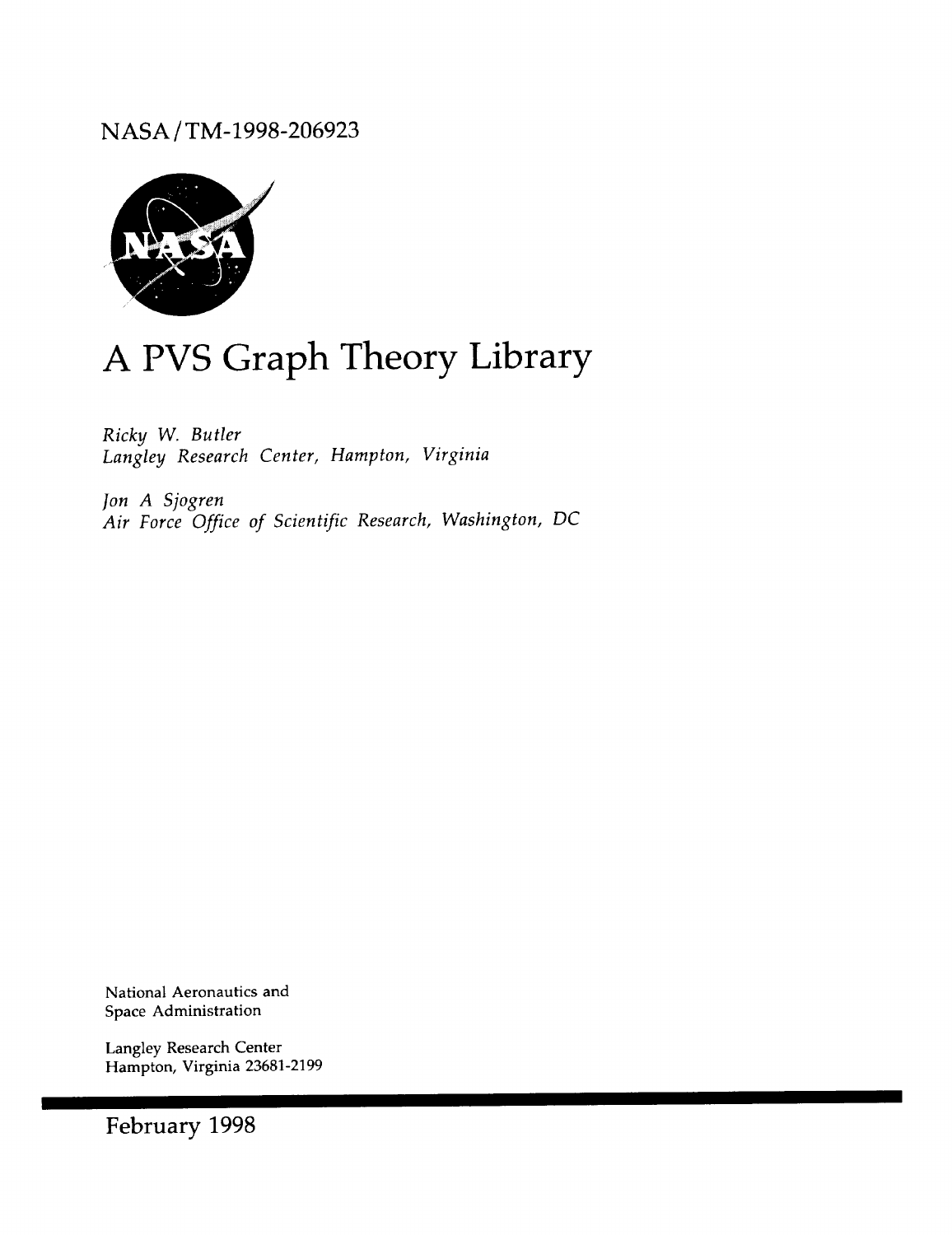Available **from the following:**

NASA Center **for** AeroSpace **Information** (CASI) **800 Elkridge** Landing Road **Linthicum** Heights, **MD 21090-2934** (301) **621-0390**

**National Technical Information Service** (NTIS) **5285** Port **Royal Road Springfield, VA 22161-2171** (703) **487-46**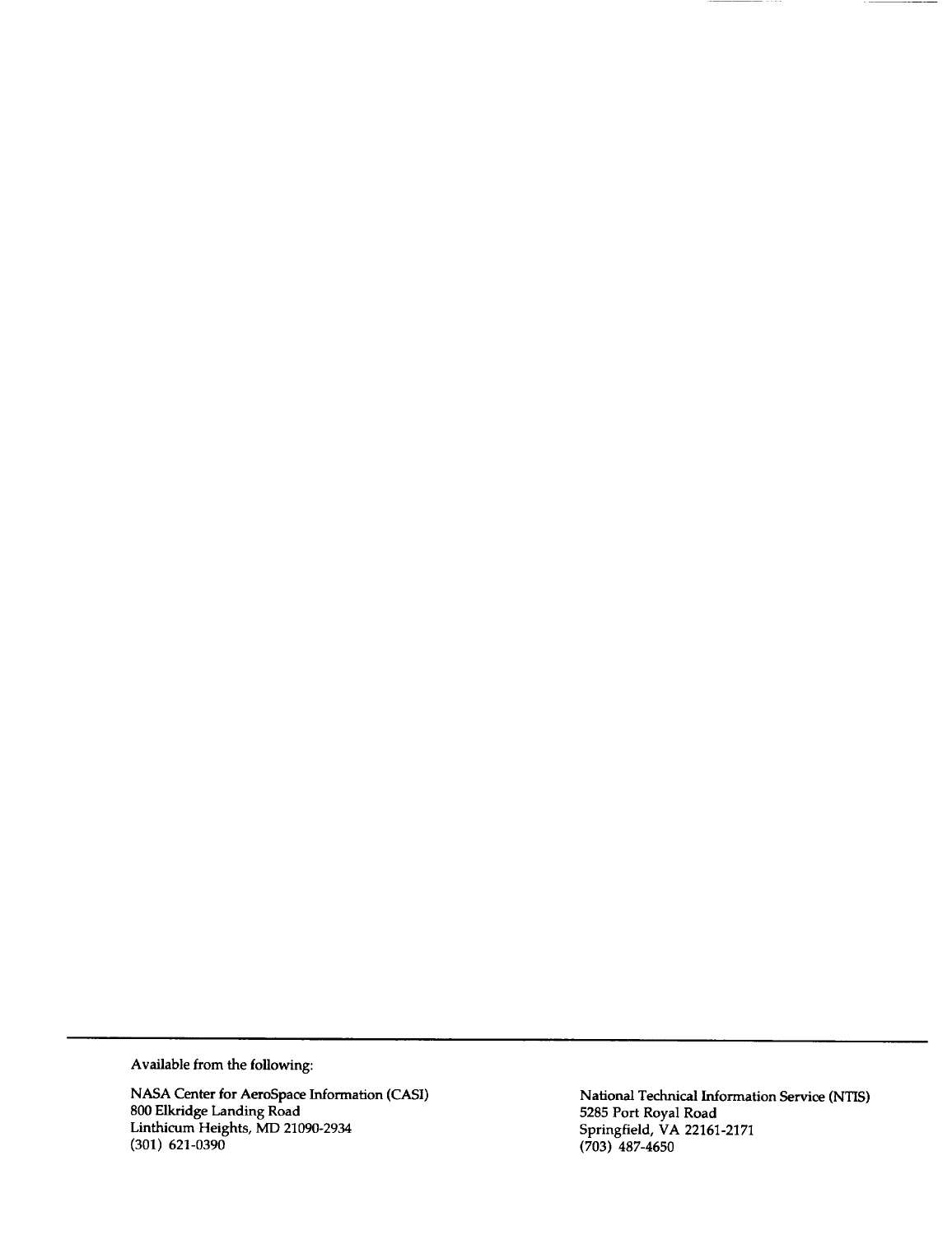#### Abstract

This paper documents the NASA Langley PVS graph theory library. The library provides fundamental definitions for graphs, subgraphs, walks, paths, subgraphs generated by walks, trees, cycles, degree, separating sets, and four notions of connectedness. Theorems provided include Ramsey's and Menger's and the equivalence of all four notions of connectedness.

# Contents

| $\mathbf{1}$ | Introduction                                                      | $\overline{2}$                   |
|--------------|-------------------------------------------------------------------|----------------------------------|
| $\bf{2}$     | Definition of a Graph                                             | $\overline{2}$                   |
| 3            | <b>Graph Operations</b>                                           | 5                                |
| 4            | <b>Graph Degree</b>                                               | 6                                |
| 5            | Subgraphs                                                         | 7                                |
| 6            | <b>Walks and Paths</b>                                            | 8                                |
| 7            | <b>Connected Graphs</b>                                           | 13                               |
| 8            | <b>Circuits</b>                                                   | 14                               |
| 9            | <b>Trees</b>                                                      | 15                               |
|              | 10 Ramsey's Theorem                                               | 15                               |
|              | 11 Menger's Theorem                                               | 16                               |
|              | 12 PVS Theories                                                   | 18                               |
|              | 13 Concluding Remarks                                             | 20                               |
|              | A APPENDIX: Other Supporting Theories<br>A.1<br>A.2<br>A.3<br>A.4 | 20<br>20<br>21<br>21<br>22<br>23 |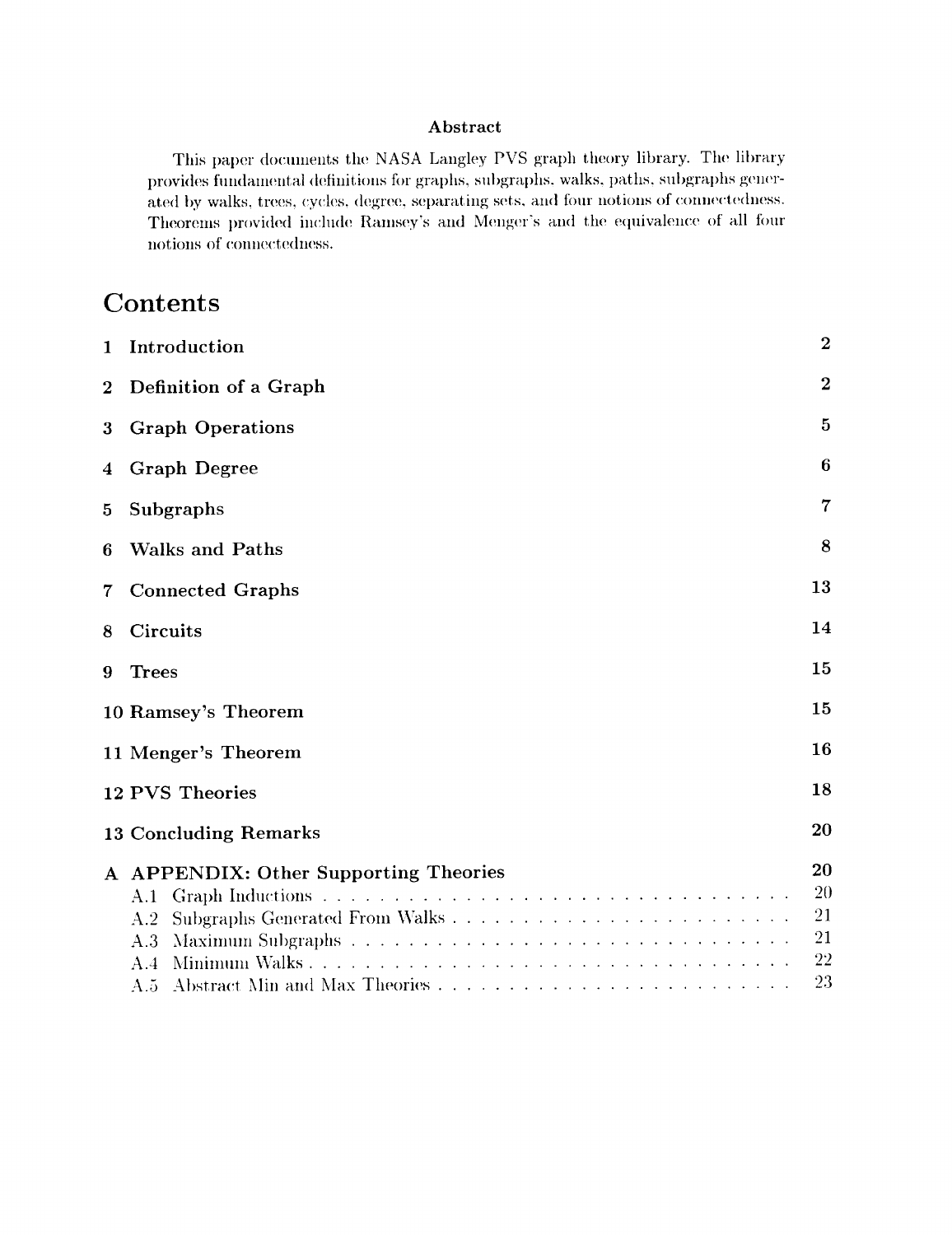#### Introduction 1

This paper documents the NASA Langley PVS graph theory library. The library develops the fundamental concepts and properties of finite graphs.

#### $\overline{2}$ Definition of a Graph

The standard mathematical definition of a graph is that it is an ordered pair of sets  $(V,E)$ such that E is a subset of the ordered pairs pairs of V. Typically V and E are assumed to be finite though sometimes infinite graphs are treated as well. The NASA library is restricted to finite graphs only. The set V is called the vertices of the graph and the set E is called the edges of the graph.

Although PVS directly supports ordered pairs, we have chosen the PVS record structure to define a graph. The advantage of the record structure is that it provides names for the vertex and edge sets rather than proj\_1 and proj\_2. For efficiency reasons, it is preferable to define a graph in PVS in two steps. We begin with the definition of a pregraph:

```
pregraph: TYPE = [# vert : finite_set[T],
                    edges: finite_set[doubleton[T]] #]
```
A pregraph is a structured type with two components: vert and edges. The vert component is a finite set over an arbitrary type T. This represents the vertices of the graph. The edges component is a finite set of doubletons (i.e. sets with exactly two members) of T. Thus, an edge is defined by designating its two end vertices. The type finite\_set is defined in the PVS finite sets library. It is a subtype of the type set which is defined in the PVS prelude as follows:

```
sets [T: TYPE]: THEORY
BEGIN
  set: TYPE = [T \rightarrow bool]x, y: VAR T
  a, b, c: VAR set
  p: VAR[T \rightarrow bool]member(x, a): bool = a(x)emptyset: set = x | falsesubset?(a, b): bool = (FORALL x: member(x, a) => member(x, b))
  union(a, b): set = x | member(x, a) OR member(x, b)
  intersection(a, b): set = x | member(x, a) AND member(x, b)
```
#### END sets

A set is just a boolean-valued function of the element type. i.e., a function from T into bool. In PVS this is written as  $[T \rightarrow bool]$ . If x is a member of a set S, the expression  $S(x)$ evaluates to true, otherwise it evaluates to false.

Finite sets are defined as follows: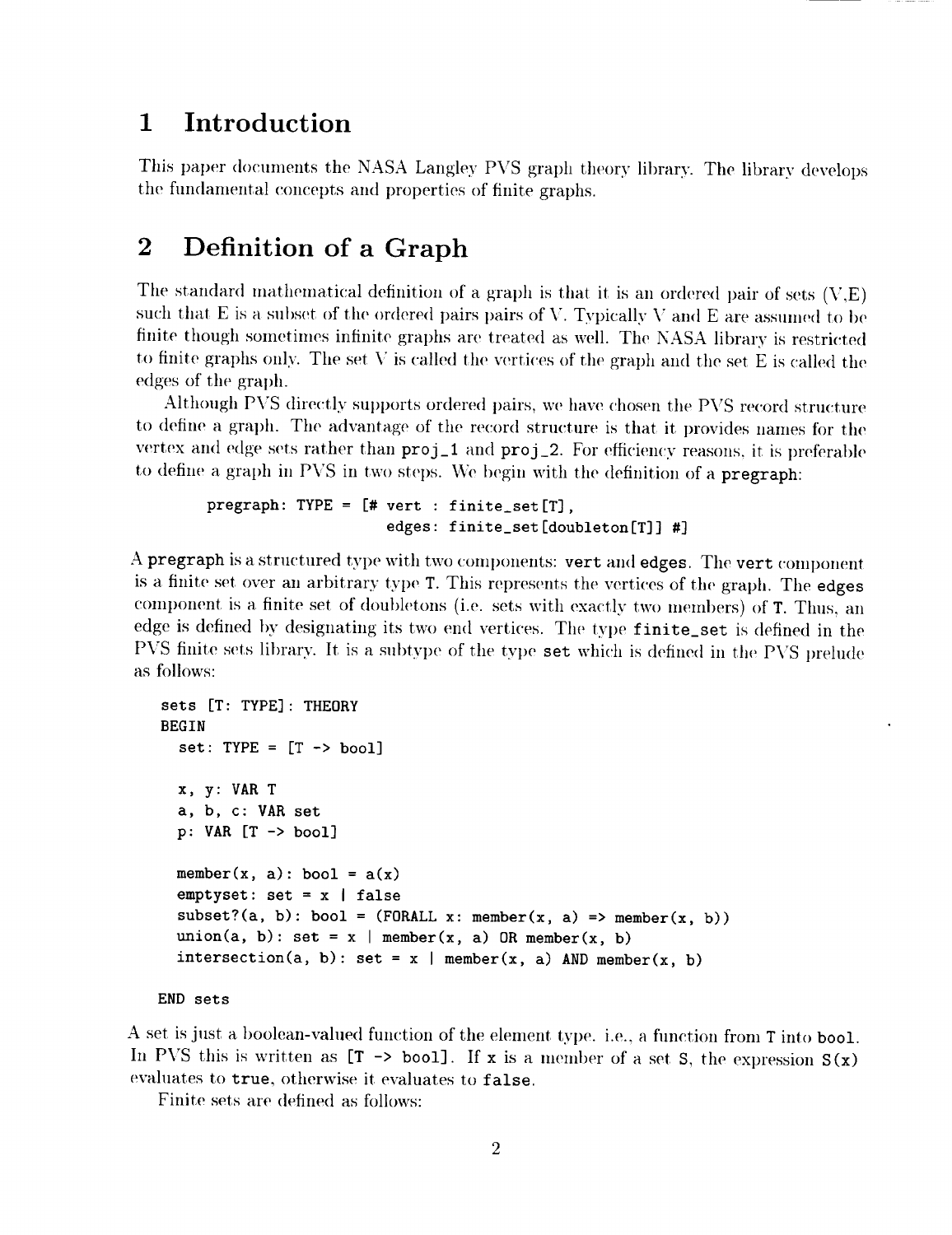```
S: VAR set[T]
is\_finite(S): bool = (EXISTS (N: nat, f: [(S) \rightarrow below[N]]): injective?(f))
finite_set: TYPE = \{ S \mid is\_finite(S) \} CONTAINING emptyset[T]
```
Thus finite sets are sets which can be mapped onto  $0..N$  for some  $N$ . The cardinality function card is defined as follows:

```
inj\_set(S): (nonempty? [nat]) =
                 \{ n \mid \text{EXISTS (f : [(S)-\gt{below[n]}]) : injective? (f) \}card(S): nat = min(inj_set(S))
```
All of the standard properties about card have been proved and are available:

card\_union : THEOREM card(union(A,B)) = card(A) + card(B) card(intersection(A,B))

card\_add : THEOREM card(add(x,S)) = card(S) + IF  $S(x)$  THEN O ELSE 1 ENDIF

 $card\_remove$  : THEOREM  $card(remove(x,S)) = card(S)$  -IF  $S(x)$  THEN 1 ELSE 0 ENDIF

: THEOREM subset? $(A,B)$  IMPLIES card $(A)$   $\leq$  card $(B)$ card\_subset

card\_emptyset : THEOREM card(emptyset[T]) = 0

card\_singleton: THEOREM card(singleton(x)) = 1

Now we are ready to define a graph as follows:

graph: TYPE = {g: pregraph I (FORALL (e: doubleton[T]): edges(g)(e) IMPLIES (FORALL  $(x: T): e(x)$  IMPLIES  $vert(g)(x))$ )

A graph is a pregraph where the edges set contains doubleton sets with elements restricted to the vert set. The doubleton type is defined as follows:

```
doubletons[T: TYPE]: THEORY
BEGIN
   x,y,z: VAR T
   dbl(x,y): set[T] = {t: T | t = x 0R t = y}
```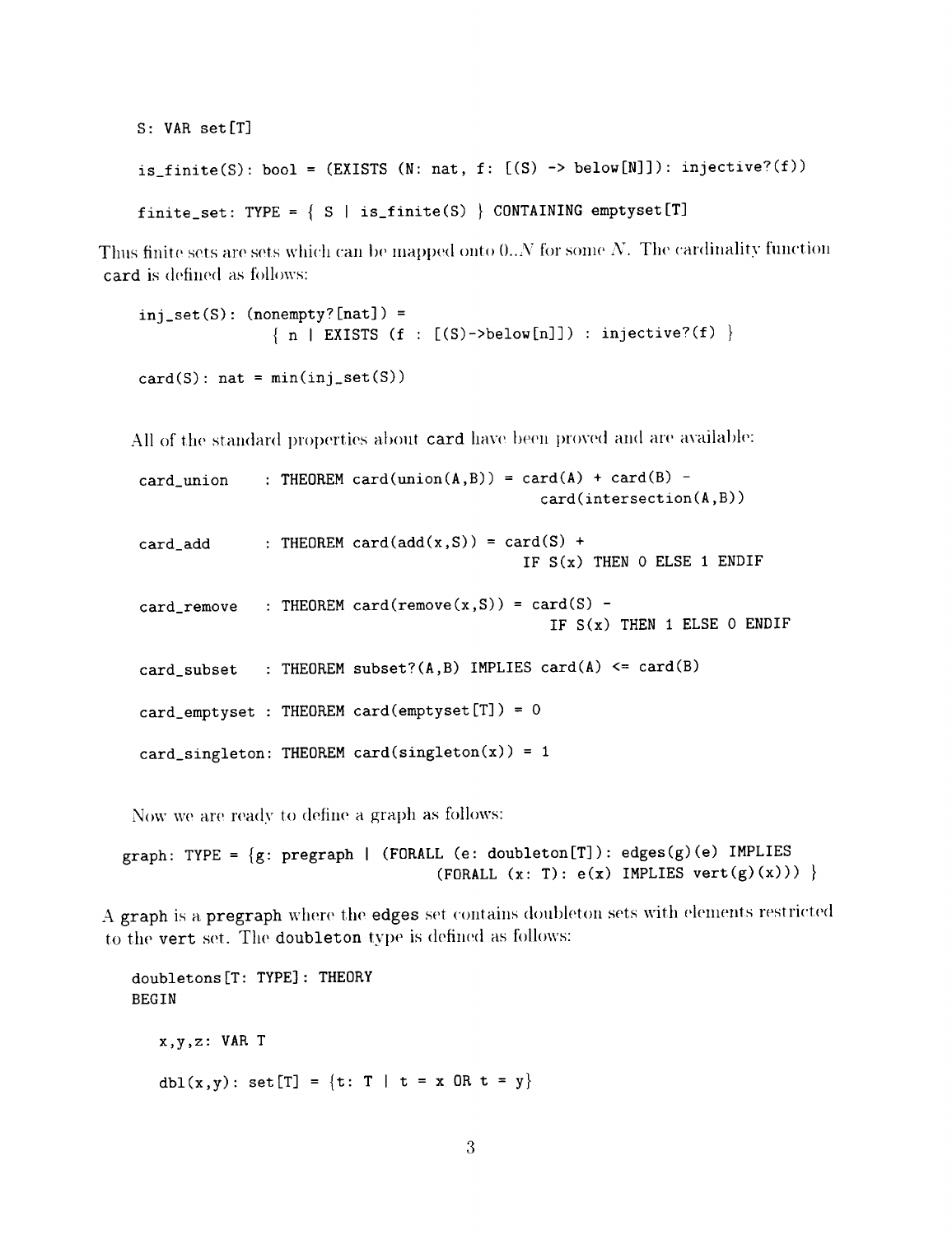```
S: VAR set [T]
      \texttt{doubleton}(\texttt{S})\colon \texttt{bool} \ = \ \texttt{(EXISTS x, y: x \ \texttt{/\texttt{=} y \ AND \ S = \ dbl(x, y))}}doubleton: TYPE = \{S \mid E X I STS x, y: x \mid = y \text{ AND } S = \text{dbl}(x, y) \}END doubletons
```
For example, suppose the base type T is defined as follows:

T: TYPE =  ${a,b,c,d,e,f,g}$ 

Then the following pregraph is also a graph:

$$
(\text{# vert} := \{a,b,c\}, \\ \text{edges} := \{ \{a,b\}, \{b,c\} \} \#)
$$

whereas

$$
(\text{# vert} := \{a,b,c\},\
$$
  
edges := { {a,b}, {b,d}, {a,g} } \# )

is a **pregraph** but is not a graph  $\frac{1}{x}$ .

The size of a graph is defined as follows:

 $size(G):$  nat = card[T] (vert(G))

A singleton graph with one vertex **x** (i.e. size is 1) can be constructed using the following function:

singleton\_graph(v): graph = (# vert := singleton[T] (v), edges := emptyset[doubleton[T]] #]

For *convenience* we define a number of predicates:

```
edge? (G) (x, y): bool = x /= y AND edges(G)(dbl[T](x,y))
empty?(G): bool = empty?(vert(G))
singleton?(G): bool = (size(G) = 1)isolated? (G): bool = empty? (edges (G))
```
The net result is that we have the following:

I PVS does not allow { .. } as set constructors. These must be constructed in PVS using LAMBDA expressions or through use of the functions add, emptyset, etc.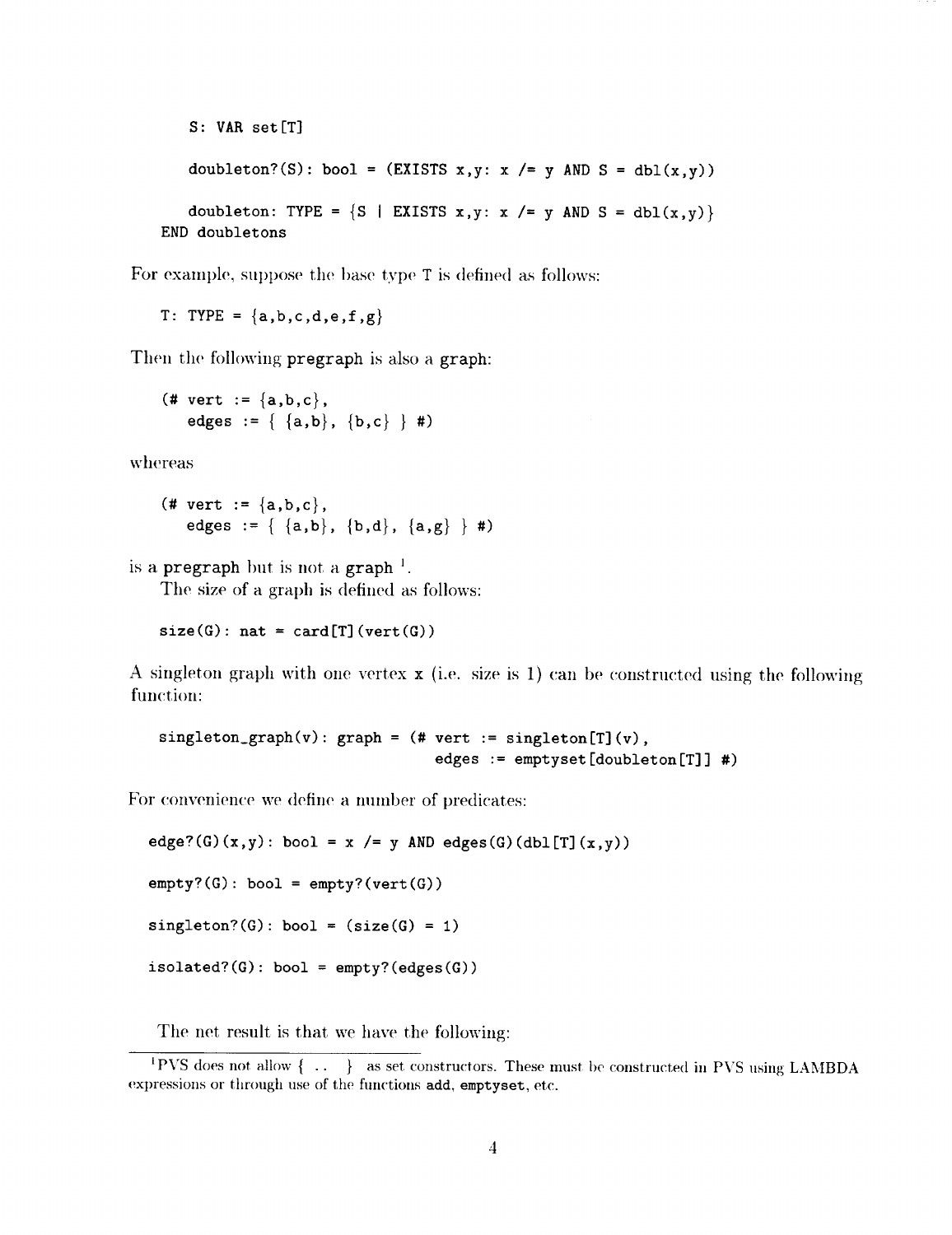| vert(G)              | vertices of graph $G$ (a finite set of $T$ )              |
|----------------------|-----------------------------------------------------------|
| edges(G)             | edges of a graph G (a finite set of doubletons taken from |
|                      | vert(G)                                                   |
| $edge?$ (G) $(x, y)$ | true IFF there is an edge between vertices x and y        |
| $empty?$ (G)         | true IFF the graph G has no vertices                      |
| singleton?(G)        | true IFF graph G has only 1 vertex                        |
| isolated?(G)         | true IFF graph G has no edges                             |

The following useful lemmas are provided:

```
x,y,v: VAR T
e: VAR doubleton[T]
G: var graph
edge?_comm : LEMMA edge?(G)(y, x) IMPLIES edge?(G)(x, y)
edge_has_2_verts : LEMMA x /= v AND e(x) AND e(v) IMPLIES e = dbl(x,v)
edge_in_card_gt_l : LEMMA edges(G)(e) IMPLIES card(vert(G)) > 1
not_singleton_2_vert : LEMMA NOT empty?(G) AND NOT singleton?(G)
                               IMPLIES (EXISTS (x,y: T): x /= y AND
                                    vert(G)(x) AND vert(G)(y))
```
These definitions and lemmas are located in the graphs theory.

# 3 Graph Operations

The theory graph\_ops defines the following operations on a graph:

| $union(G1, G2)$ creates a graph that is a union of G1 and G2                            |
|-----------------------------------------------------------------------------------------|
| $del_{\text{y}}$ vert(G, v) removes vertex v and all adjacent edges to v from the graph |
|                                                                                         |
| $del\_edge(e, G)$ creates subgraph with edge $e$ removed from $G$                       |

These operations are defined as follows:

```
union(G1,G2): graph[T] = # vert := union(vert(G1),vert(G2)),
                              edges := union(edges(Gl),edges(G2)) #)
del\_vert(G: graph[T], v: T): graph[T] =(\# \text{vert} := \text{remove}[T](v,\text{vert}(G)),edges := e | edges(G)(e) AND NOT e(v) #)
del\_edge(G,e): graph[T] = G WITH [edges := remove(e,edges(G))]
```
The following is a partial list of the properties that have been proved: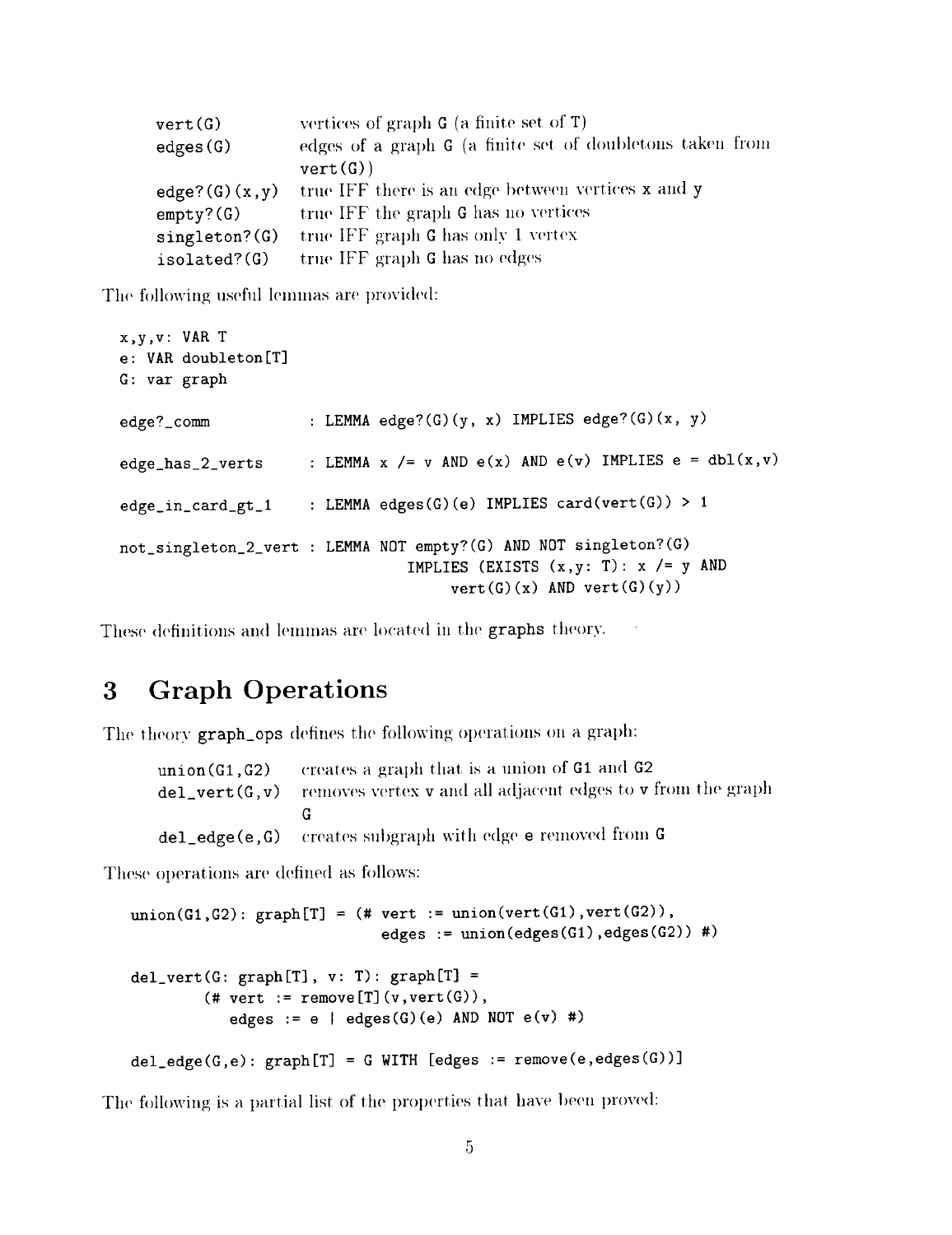```
del_vert_still_in : LEMMA FORALL (x: (vert(G))):
                                 x /= v IMPLIES vert(del_vert(G, v))(x)
size\_del\_vert : LEMMA FORALL (v: (vert(G))):size(de1\_vert(G,v)) = size(G) - 1edge_in_del_vert LEMMA (edges(G)(e) AND N0T e(v)) IMPLIES
                             edges(del_vert(G,v))(e)
del\_vert\_comm : LEMMA del_vert(del_vert(G, x), v) =
                                del_vert(del_vert(G, v), x)del_edge_lem3 : LEMMA edges(G)(e2) AND e2 /= e IMPLIES
                                edges(del_edge(G,e))(e2)
vert\_del\_edge : LEMMA vert(del_edge(G,e)) = vert(G)
del_vert_edge_comm : LEMMA del_vert(del_edge(G, e), v) =
                           del\_edge(id\_vert(G, v), e)
```
### 4 Graph Degree

The theory graph\_deg develops the concept of degree of a vertex. The following functions are defined:

 $incident\_edges(v, G)$  returns set of edges attached to vertex v in graph G  $deg(v, G)$  Immber of edges attached to vertex v in graph G

Formally they are specified as follows:

```
v: VAR T
G, GS: VAR graph [T]
incident_edges (v, G) : f inite_set [doubleton [T] ]
                             = \{e: doubleton[T] | edges(G)(e) AND e(v) \}deg(v,G): nat = card(incident_edges(v,G))
```
The following useful properties are proved

```
deg\_del\_edge : LEMMA e = db1(x, y) AND edges(G)(e) IMPLIES
                          deg(y, G) = deg(y, del\_edge(G, e)) + 1deg_edge_exists : LEMMA deg(v, G) > 0 IMPLIES
                          (EXISTS e: e(v) AND edges(G)(e))
```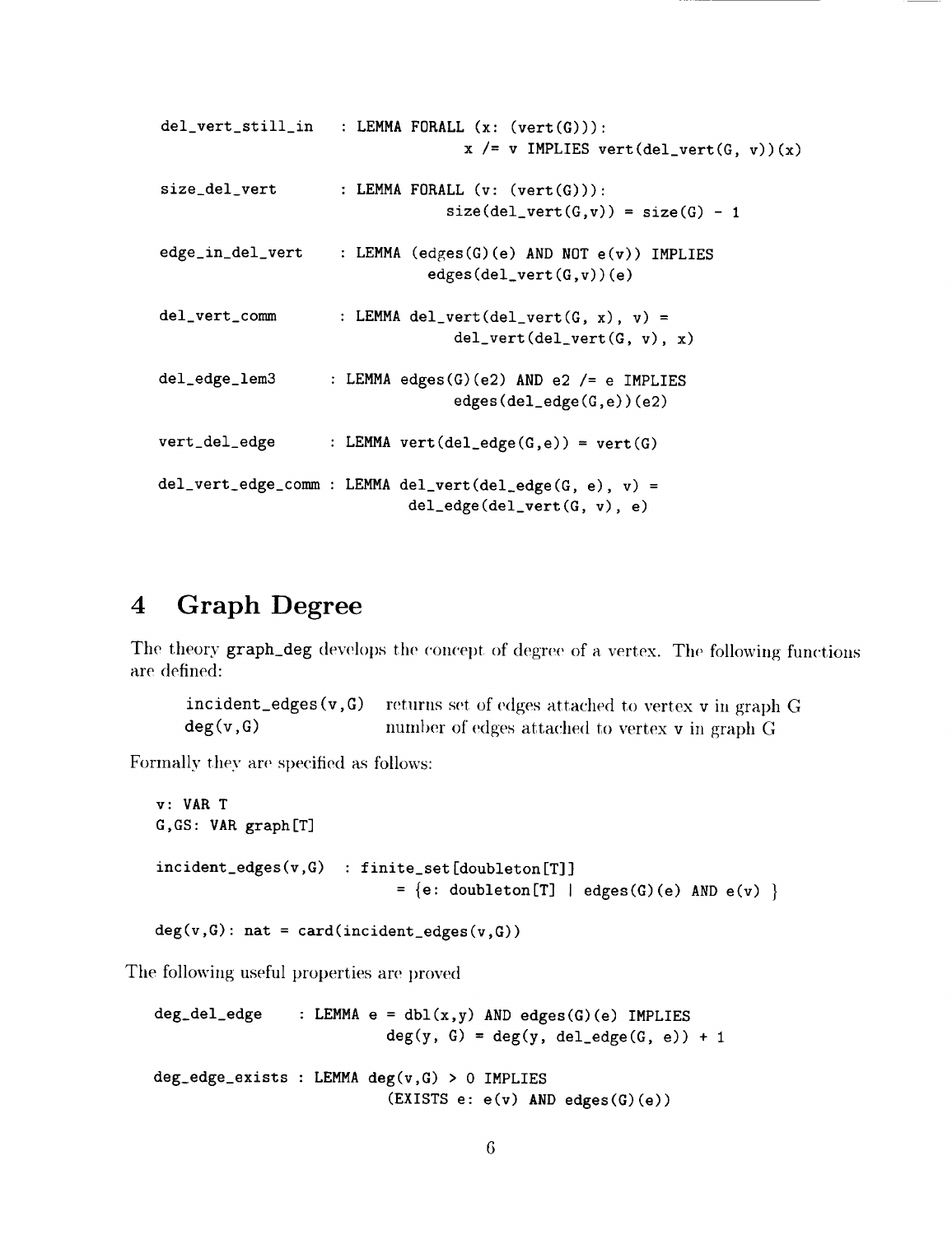```
deg_to_card : LEMMA deg(v,G) > 0 IMPLIES size(G) >= 2
del_vert_deg_O : LEMMA deg(v,G) = 0 IMPLIES edges(del_vert(G,v)) = edges(G)
deg_del_vert : LEMMA x /= v AND edges(G)(dbl[T] (x, v))
                            IMPLIES deg(v, del_vert(G, x)) =
                                       deg(v, G) - 1del_vert_not_incident: LEMMA x /= v AND NOT edges(G)(dbl[T](x, v)) IMPLIES
                                   deg(x, del\_vert(G, v)) = deg(x, G)singleton_deg: LEMMA singleton?(G) IMPLIES deg(v, G) = 0
```
### 5 Subgraphs

The subgraph relation is defined as a predicate named subgraph?:

```
GI,G2: VAR graph[T]
```

```
subgraph?(G1,G2): bool = subset?(vert(G1),vert(G2)) AND
                          subset? (edges (GI), edges (G2))
```
The subgraph type is defined using this predicate:

```
Subgraph(G: graph[T]): TYPE = { S: graph[T] | subgraph?(S,G) }
```
The subgraph generated by a vertex set is defined as follows:

```
i: VAR T
e: VAR doubleton[T]
subgraph(G, V): Subgraph(G) =(G WITH [vert := \{i \mid vert(G)(i) \text{ AND } V(i) \},edges := \{e \mid edges(G)(e) \text{ AND }(FORALL (x: T): e(x) IMPLIES V(x)) \}])
```
The following properties have been proved:

```
finite_vert_subset : LEMMA is_finite(LAMBDA (i:T): vert(g)(i) AND V(i))
```

```
subgraph_vert_sub : LEMMA subset?(V,vert(G)) IMPLIES
                                    vert(subgraph(G,V)) = V
```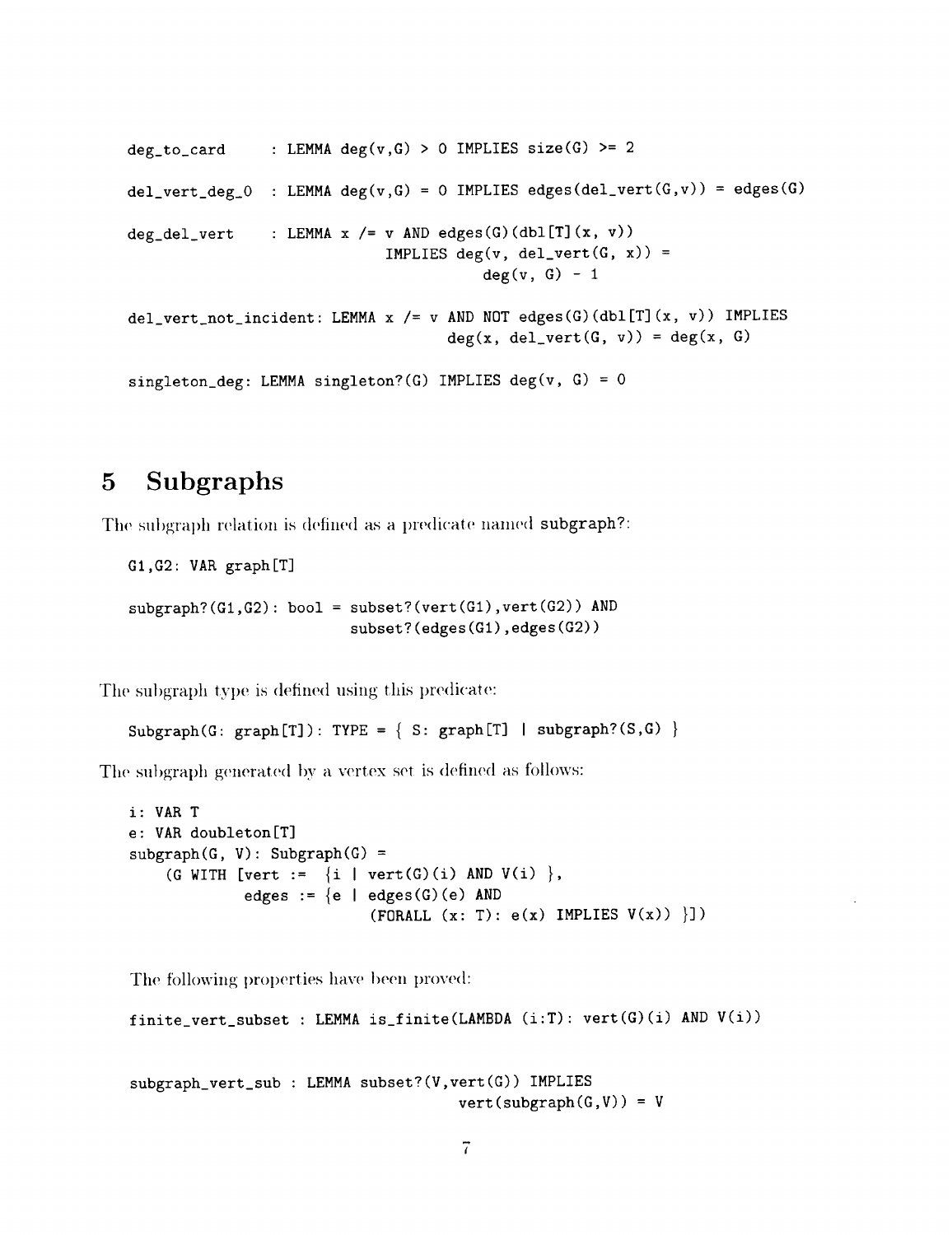```
subgraph_lem
                    : LEMMA subgraph?(subgraph(G, V), G)
subgraph_lem : LEMMA subgraph?(subgraph(G,V),G)
 subgraph_smaller : LEMMA subgraph?(SS, G) IMPLIES
                            size(SS) \leq size(G)
```
subgraph subgraph  $\mathbf{S}$  is the contract of  $\mathbf{S}$  in the contract of  $\mathbf{S}$  is the contract of  $\mathbf{S}$  in the contract of  $\mathbf{S}$  is the contract of  $\mathbf{S}$  is the contract of  $\mathbf{S}$  is the contract of  $\mathbf{S}$  $\mathfrak{g}$  is a size  $\mathfrak{g}$  in the subset

# 6 Walks and Paths

Walks are defined using finite sequences which are defined in the seq\_def theory:

```
W = \frac{1}{2} arc defined using finite sequences which are defined in the sequences which are defined in the sequence of the sequences which are defined in the sequence of the sequence of the sequence of the sequence of the
                finite_seq: TYPE = [# 1: nat, seq: [below[1] -> T] #]END
```
for  $\frac{1}{2}$  if  $\frac{1}{2}$  if  $\frac{1}{2}$  is  $\frac{1}{2}$   $\frac{1}{2}$   $\frac{1}{2}$   $\frac{1}{2}$   $\frac{1}{2}$   $\frac{1}{2}$   $\frac{1}{2}$   $\frac{1}{2}$   $\frac{1}{2}$   $\frac{1}{2}$   $\frac{1}{2}$   $\frac{1}{2}$   $\frac{1}{2}$   $\frac{1}{2}$   $\frac{1}{2}$   $\frac{1}{2}$   $\frac{1}{2}$   $\frac{1}{2}$ END

prewalk: TYPE =  $\{w: finite\_seq[T] \mid l(w) > 0\}$ 

where, as before,  $T$  is the base type of vertices. A prewalk is a finite sequence of vertices. Thus, if we make the declaration:

where, as  $\frac{1}{2}$  is the base type of vertices. A prewalk is a finite sequence sequence sequence sequences. A prewalk is a finite sequence of vertices. A prewalk is a finite sequence of vertical  $\frac{1}{2}$  $w:$  VAR prewalk

 $1(w)$  is the length of the prewalk and  $seq(w)$  (i) is the ith element in the sequence. Prewalks are contrained to be greater than 1 in length. We have used the PVS conversion mechanism, so that  $v(i)$  can be written instead of  $seq(w)(i)$ . A walk is then defined as follows:

```
s_{\rm t} can be written instead of sequence instead of sequence as follows:
     verts_in?(G,s): bool = (FORALL (i: below(1(s))): vert(G)(seq(s)(i)))walk?(G,ps): bool = verts_in?(G,ps) AND<br>(FORALL n: n < 1(ps) - 1 IMPLIES
                                                       edge? (G) (ps(n), ps(n+1)))(Forall n: n in the later state of the later state of the later state of the later state of the later state of
                                                      \ldots (g, m) \frac{1}{2}Walk(G): TYPE = {w: prewalk | walk?(G,w)}
```
are contrained to be greater than 1 in length. We have used the PVS *conversion* mechanism,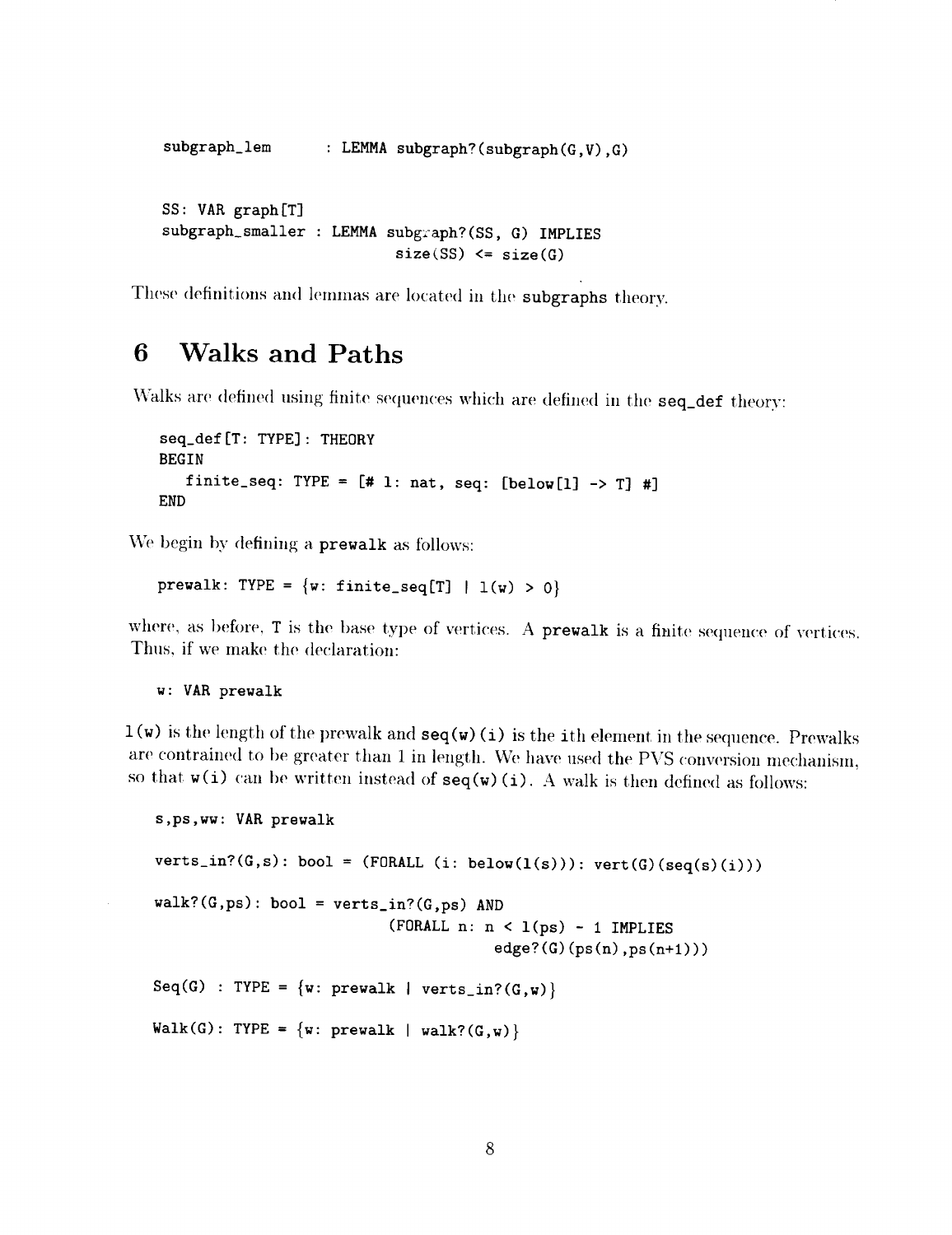A walk is just a prewalk where all of the vertices are in the graph and there is an edge between each consecutive element of the sequence. The dependent type Walk (G) defines the domain (or type) of all walks in a graph G. The dependent type  $Seq(G)$  defines the domain (or type) of all prewalks in a particular graph G.

The predicates from? and walk\_from? identify sequences and walks from one particular vertex to another.

from?(ps,u,v): bool = seq(ps)(0) = u AND seq(ps)(l(ps) - 1) = v  $walk_from?$ (G,ps,u,v): bool =  $seq(ps)(0) = u$  AND  $seq(ps)(1(ps) - 1) = v$  AND walk?(G,ps)

The function verts\_of returns the set of vertices that are in a walk:

verts\_of(ww: prewalk): finite\_set[T] = { $t: T | (EXISTS (i: below(1(ww)))): ww(i) = t)$ }

Similarly, the function edges\_of returns the set of edges that arc' in a walk:

edges\_of(ww): finite\_set[doubleton[T]] =  ${e:$  doubleton[T] | EXISTS (i: below( $l(uw)-1$ )): e = dbl( $ww(i)$ , $ww(i+1))$ }

Below are listed some of the proved properties about walks:

```
G,GG: VAR graph[T]
x,u,v: VAR T
i,j,n: VAR nat
ps: VAR prewalk
verts_in?_concat: LEMMA FORALL (sl,s2: Seq(G)): verts_in?(G,sl o s2)
verts in?_caret : LEMMA FORALL (j: below(l(ps))): i <= j IMPLIES
                                verts_in?(G,ps) IMPLIES verts_in?(G,ps^(i,j))
vert\_seq\_lem : LEMMA FORALL (w: Seq(G)) : n < l(w) IMPLIES vert(G)(w(n))verts_of_subset : LEMMA FORALL (w: Seq(G)): subset?(verts_of(w),vert(G))
edges_of_subset : LEMMA walk?(G,ps) IMPLIES subset?(edges_of(ps),edges(G))
walk_verts_in : LEMMA walk?(G,ps) IMPLIES verts_in?(G,ps)
```
walk\_from\_vert : LEMMA FORALL (w: prewalk,vl,v2:T):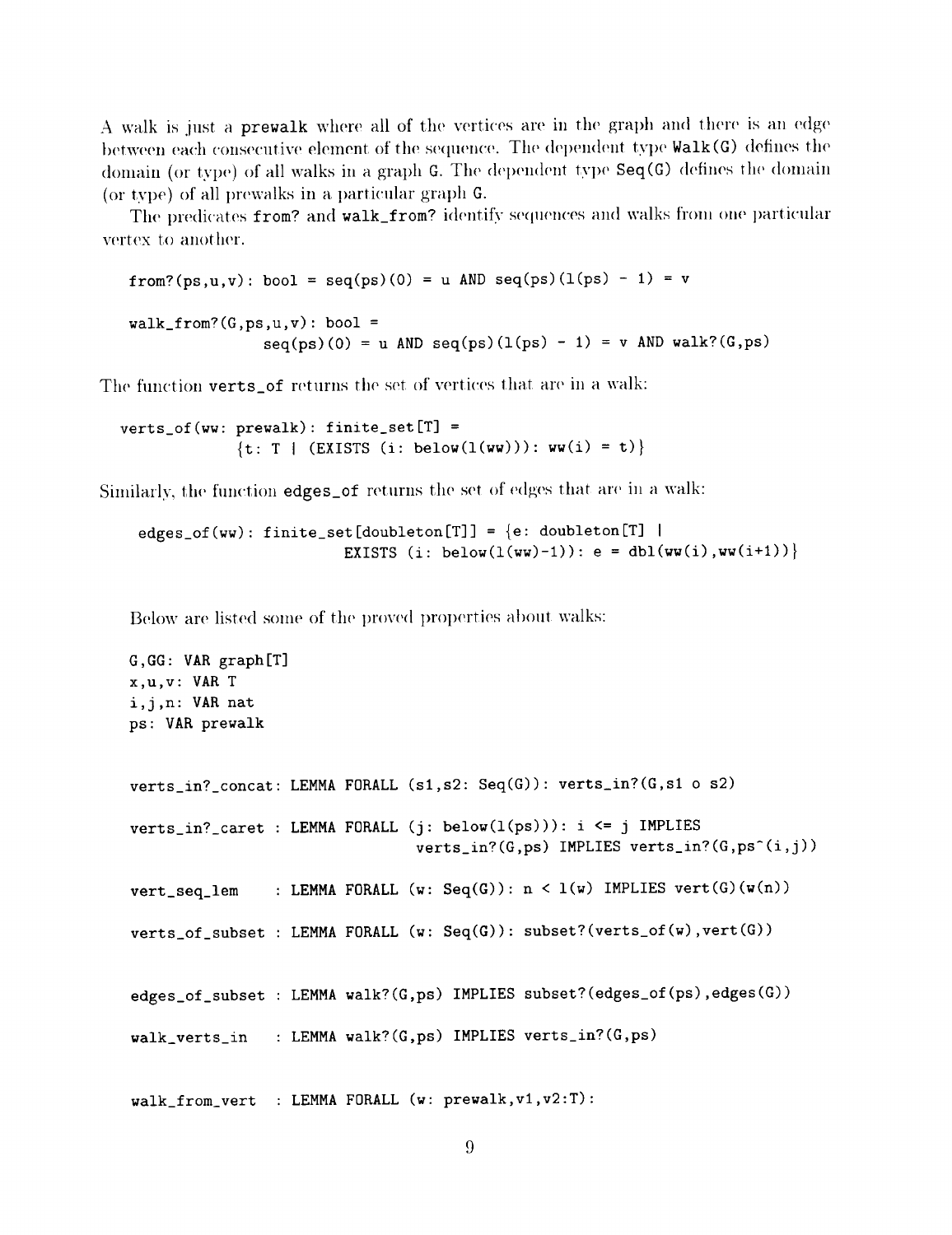```
walk_from?(G,w,vl,v2) IMPLIES
                             vert(G)(v1) AND vert(G)(v2)walk_edge_in : LEMMA walk?(G,ps) AND
                       subset?(edges_of(ps),edges(GG)) AND
                        subset?(verts_of(ps),vert(GG))
                     IMPLIES walk?(GG,ps)
```
The walks theory also proves some useful operators for walks:

| $gen\_seq1(G, u)$    | create a prewalk of length 1 consisting of a single vertex u                                       |
|----------------------|----------------------------------------------------------------------------------------------------|
| $gen\_seq2(G, u, v)$ | create a prewalk of length 2 from u to v                                                           |
| trunc1(p)            | return a prewalk equal to p except the last vertex has been removed                                |
| add1(p,v)            | return a prewalk equal to p except the vertex v has been added                                     |
| rev(p)               | return a finite sequence that is the reverse of p                                                  |
| $\mathbf{o}$         | concatenates two finite sequences                                                                  |
| $\hat{m}(m,n)$       | returns a finite sequence from the m n elements of a se-                                           |
|                      | quence. For example if $p = v0 \rightarrow v1 \rightarrow v2 \rightarrow v3 \rightarrow v4$ , then |
|                      | $p^{(1,2)} = v1 \rightarrow v2$ .                                                                  |

These are defined formally as follows:

```
gen\_seq1(G, (u: (vert(G)))): Seq(G) =(* 1 := 1, seq := (LAMBDA (i: below(1)): u) #)gen\_seq2(G, (u,v: (vert(G)))): Seq(G) =
                (* 1 := 2,seq := (LAMBDA (i: below(2))):IF i = 0 THEN u ELSE v ENDIF) #)
 Longprewalk: TYPE = {ps: \text{prevalk} \mid 1(ps) >= 2}trunc1(p: Longprewalk ): prewalk = p^(0,1(p)-2)add1(ww, x): prewalk = (\# 1 := 1(ww) + 1,seq := (LAMBDA (ii: below(1(ww) + 1)):
                                   IF ii \leq 1(ww) THEN seq(ww)(ii) ELSE x ENDIF)
                       #)
fs, fsl, fs2, fs3: VAR finite_seq
m, n: VAR nat
o(fs1, fs2): finite_seq =LET 11 = 1(fs1),
       lsum = 11 + 1(fs2)IN (* 1 := 1sum,seq := (LAMBDA (n:below[1sum]):
```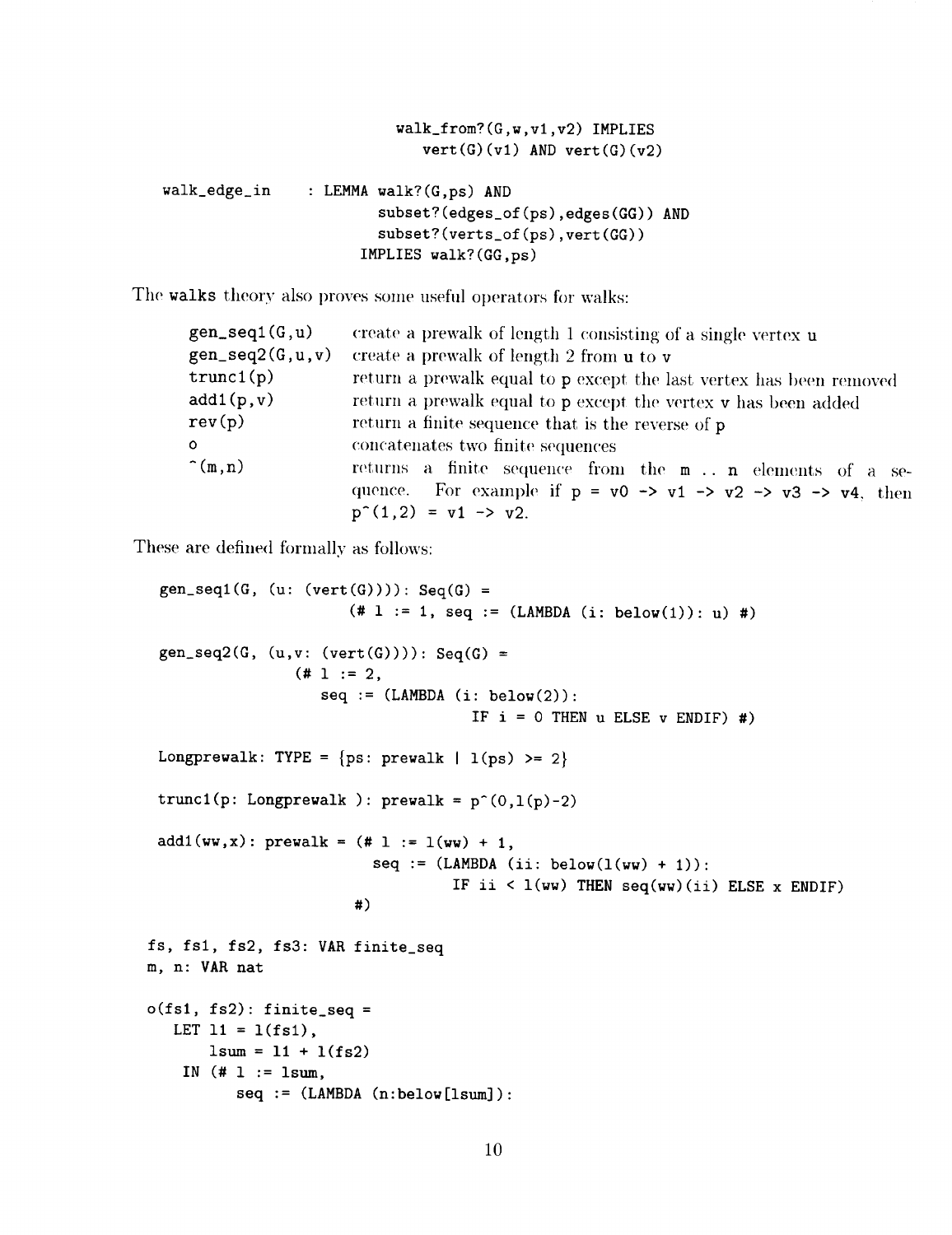```
IF n < ii
                       THEN seq(fs1)(n)ELSE seq(fs2)(n-11)ENDIF) #);
emptyarr(x: below[O]): T
emptyseq: fin\_seq(0) = (# 1 := 0, seq := emptyarr #);
p: VAR [nat, nat] ;
^{\circ}(fs: finite_seq, (p: [nat, below(l(fs))])):
     fin\_seq(IF proj_1(p) > proj_2(p) THEN 0ELSE proj_2(p)-proj_1(p)+1 ENDIF) =
  LET (m, n) = pIN IF m > n
      THEN emptyseq
      ELSE (* 1 := n-m+1,seq := (LAMBDA (x: below[n-m+1]): seq(fs)(x + m))#)
      ENDIF ;
rev(fs): finite_seq = (\# 1 := 1(fs)),seq := (LAMBDA (i: below(1(fs))): seq(fs)(1(fs)-1-i))#)
```
The following is a partial list of the proven properties about walks:

gen\_seq1\_is\_walk: LEMMA vert(G)(x) IMPLIES walk?(G,gen\_seq1(G,x)) edge to\_walk : LEMMA u */=* v AND edges(G)(edg[T](u, v)) IMPLIES  $walk?$ (G,gen\_seq2(G,u,v))  $walk?$  add1 : LEMMA walk?( $G,ww$ ) AND vert( $G$ )(x) AND edge?(G)(seq(ww)( $l(ww)-1$ ),x) IMPLIES walk?(G,addl(ww,x)) walk?\_rev : LEMMA walk?(G,ps) IMPLIES walk?(G,rev(ps)) walk?\_caret : LEMMA i <= j AND j <  $1(ps)$  AND walk?(G,ps) IMPLIES walk? $(G, ps^(i,j))$ 

yt: VAR T pl,p2: VAR prewalk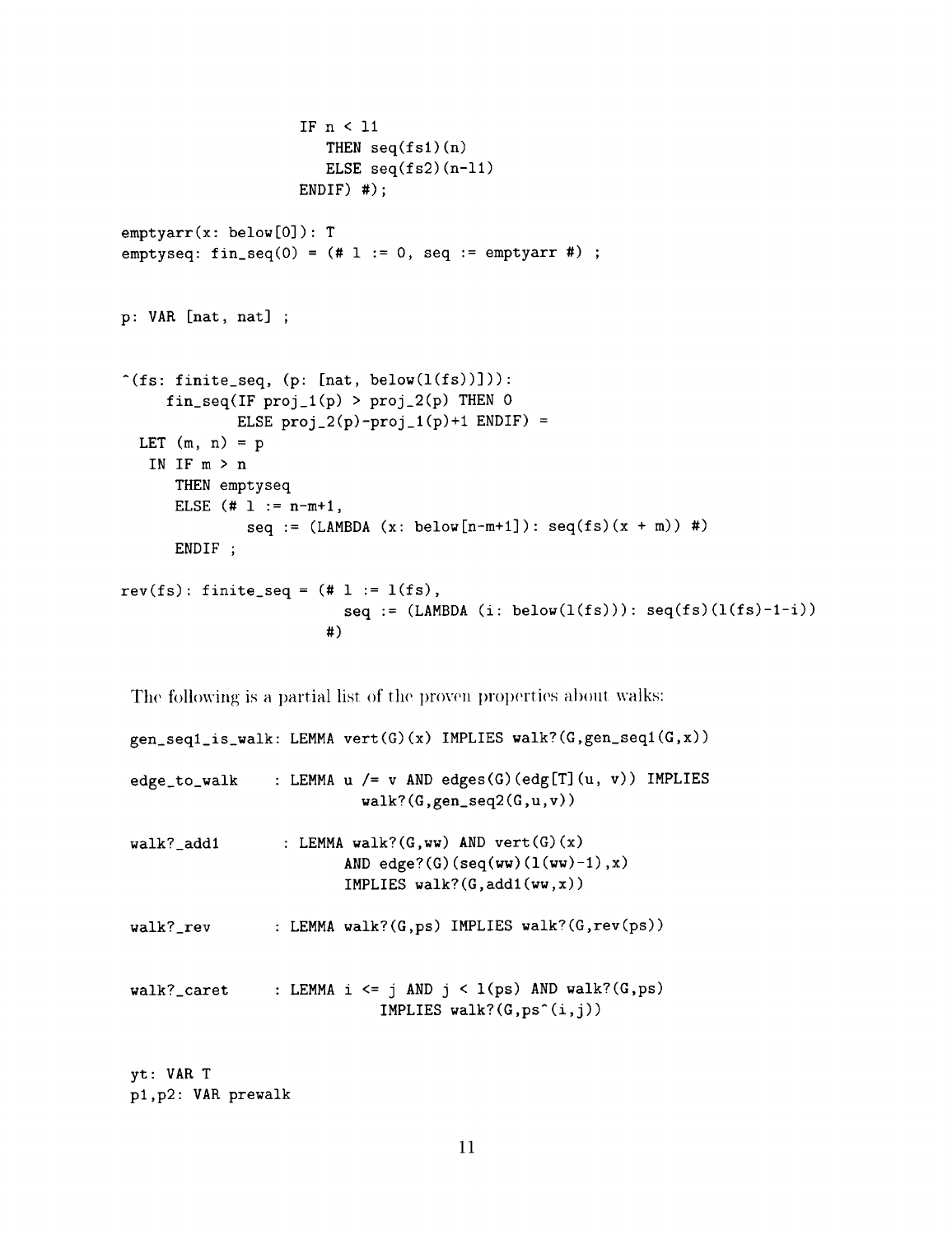```
walk_merge: LEMMA walk_from?(G, pl, v, yt) AND
                  walk_from?(G, p2, u, yt)
                        IMPLIES
                     (EXISTS (p: prewalk): walk_from?(G, p, u, v))
```
A path is a walk that does not encounter the same vertex more than once. The predicate path? identifies paths:

```
ps: VAR prewalk
path?(G,ps): bool = walk?(G,ps) AND (FORALL (i,j: below(1(ps))):i /= j IMPLIES ps(i) /= ps(j)
```
Similarly the predicate  $path\_from$ ? identifies paths from vertex  $s$  to t:

```
path\_from?(G,ps,s,t): bool = path?(G,ps) AND from?(ps,s,t)
```
Corresponding dependent types are defined:

```
Path(G): TYPE = \{p: \text{prevalk } | \text{path?}(G, p)\}Path_from(G,s,t): TYPE = {p: prewalk | path_from?(G,p,s,t) }
```
The following is a partial list of proven properties:

```
G: VAR graph[T]
x,y,s,t: VAR T
i,j: VAR nat
p,ps: VAR prewalk
path?_caret : LEMMA i <= j AND j < 1(ps) AND path?(G,ps)
                         IMPLIES path?(G, ps^-(i, j))path_from?_caret: LEMMA i \leq j AND j \leq l(ps) AND path_from?(G, ps, s, t)
                      IMPLIES path_from?(G, ps^(i, j),seq(ps)(i),seq(ps)(j))
path?_rev : LEMMA path?(G,ps) IMPLIES path?(G,rev(ps))
path?_gen_seq2 :
LEMMA vert(G)(x) AND vert(G)(y) AND
path?_addl
                         edge?(G)(x,y) IMPLIES path?(G,gen_seq2(G,x,y))
                : LEMMA path?(G, p) AND vert(G)(x)AND edge?(G)(seq(p)(1(p)-1),x)
```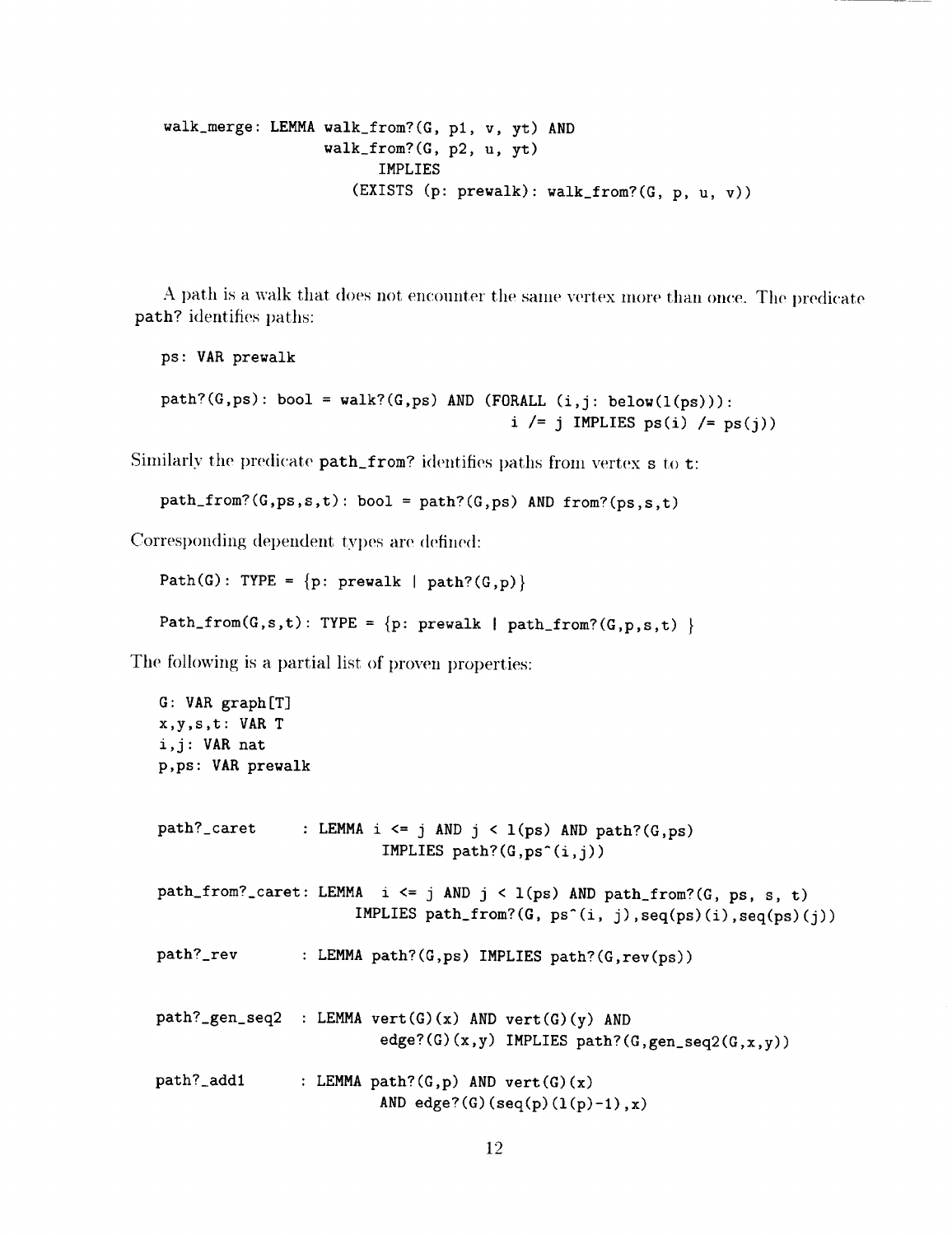AND NOT verts\_of $(p)(x)$ IMPLIES  $path?$ (G,add1(p,x)) path?\_trunc<sup>i</sup> : LEMMA path?(G,p) AND l(p) <sup>&</sup>gt; <sup>i</sup> IMPLIES path\_from?( $G,$ trunc $1(p)$ ,seq(p)(0),seq(p)( $1(p)-2$ ))

These definitions and lennnas about paths are **located in** the paths theory.

### 7 Connected Graphs

The library provides four different definitions for connectedness of a graph and provides proofs that they are are equivalent. These are named connected, path\_connected, piece\_connected, and complected:

```
G,GI,G2,HI,H2: VAR graph[T]
connected?(G): RECURSIVE bool = singleton?(G) OR
                                (EXISTS (v: (vert(G))): deg(v,G) > 0AND connected?(del\_vert(G,v)))MEASURE size(G)
path_connected?(G): bool = NOT empty?(G) AND
                           (FORMALL (x,y: (vert(G))):(EXISTS (w: Walk(G)): seq(w)(0) = x ANDseq(w)(1(w)-1) = y)piece_connected?(G): bool = NOT empty?(G) AND
                            (FORMALL H1, H2: G = union(H1, H2) ANDNOT empty?(Hl) AND N0T empty?(H2)
                               IMPLIES N0T empty?(intersection(vert(Hl),
                                                                 vert(H2))))
complected?(G): bool = IF isolated?(G) THEN singleton?(G)
                       ELSIF (EXISTS (v: (vert(G))): deg(v,G) = 1) THEN
                        (EXISTS (x: (vert(G))): deg(x,G) = 1 ANDconnected?(del\_vert(G,x)))ELSE
                          (EXISTS (e: (edges(G))):connected?(del_edge(G,e)))
                       ENDIF
```
These definitions are located in the graph\_conn\_defs theory. The following lemmas about equivalence are located in the theory graph\_connected:

graph\_connected[T: TYPE] : THEORY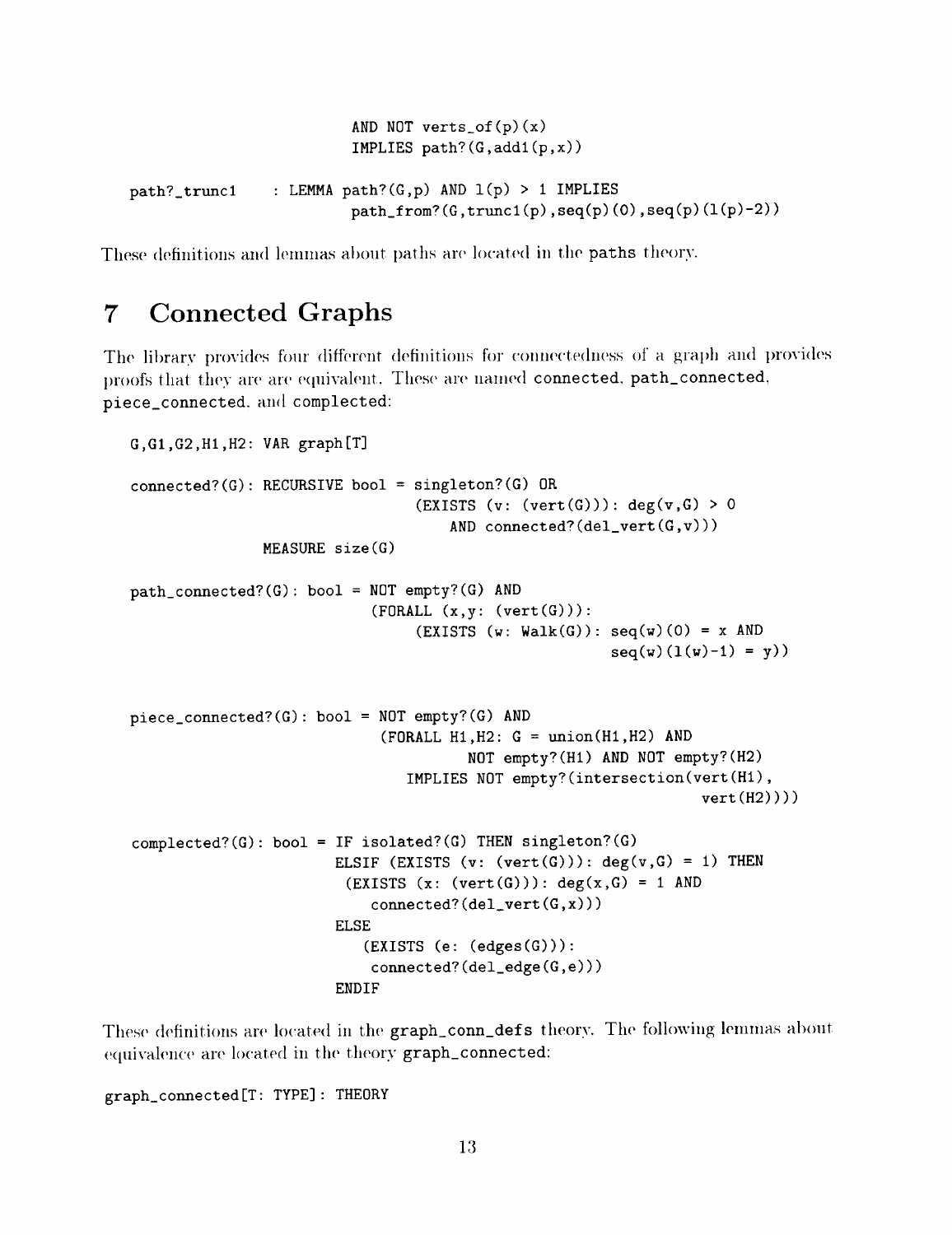BEGIN

```
G: VAR graph[T]
   conn_eq<sub>-</sub>path : THEOREM connected?(G) = path_connected?(G)
   path_eq_piece: THEOREM path_connected?(G) = piece_connected?(G)
   piece_eq_conn: THEOREM piece_connected?(G) = connected?(G)
   conn\_eq\_completed: THEOREM connected? (G) = completed? (G)END graph_connected
```
### **8** Circuits

A slightly non-traditional definition of circuit is used. A circuit is a walk that starts and ends in the same place (i.e. a pre\_circuit) and is cyclically reduced (i.e. cyclically\_reduced?).

```
reducible?(G: graph[T], w: Seq(G)): bool = (EXISTS (k: posnat): k <
       l(w) - 1 AND w(k-1) = w(k+1)reduced?(G: graph[T], w: Seq(G)): bool = NOT reducible?(G,w)
cyclically_reduced?(G: graph[T], w: Seq(G)): bool = l(w) > 2 AND
      reduced?(G,w) AND w(1) /= w(1(w)-2)pre\_circuit?(G: graph[T], w: prewalk): bool = walk?(G,w) AND
                                              w(0) = w(1(w)-1)circuit?(G: graph[T], w: Seq(G)): bool = walk?(G,w) AND
                                          cyclically_reduced?(G,w) AND
                                          pre_circuit?(G,w)
```
The following properties are proved in the circuit\_deg theory:

```
cir\_deg_G : LEMMA (EXISTS (a,b: (vert(G))): vert(G)(z) AND
                         a /= b AND edge?(G)(a,z) AND edge?(G)(b,z)) IMPLIES
                            deg(z,G) >= 2
circuit_deg : LEMMA FORALL (w: Walk(G),i: below(1(w))): circuit?(G,w)
                              IMPLIES deg(w(i), G\_from(G, w)) >= 2
```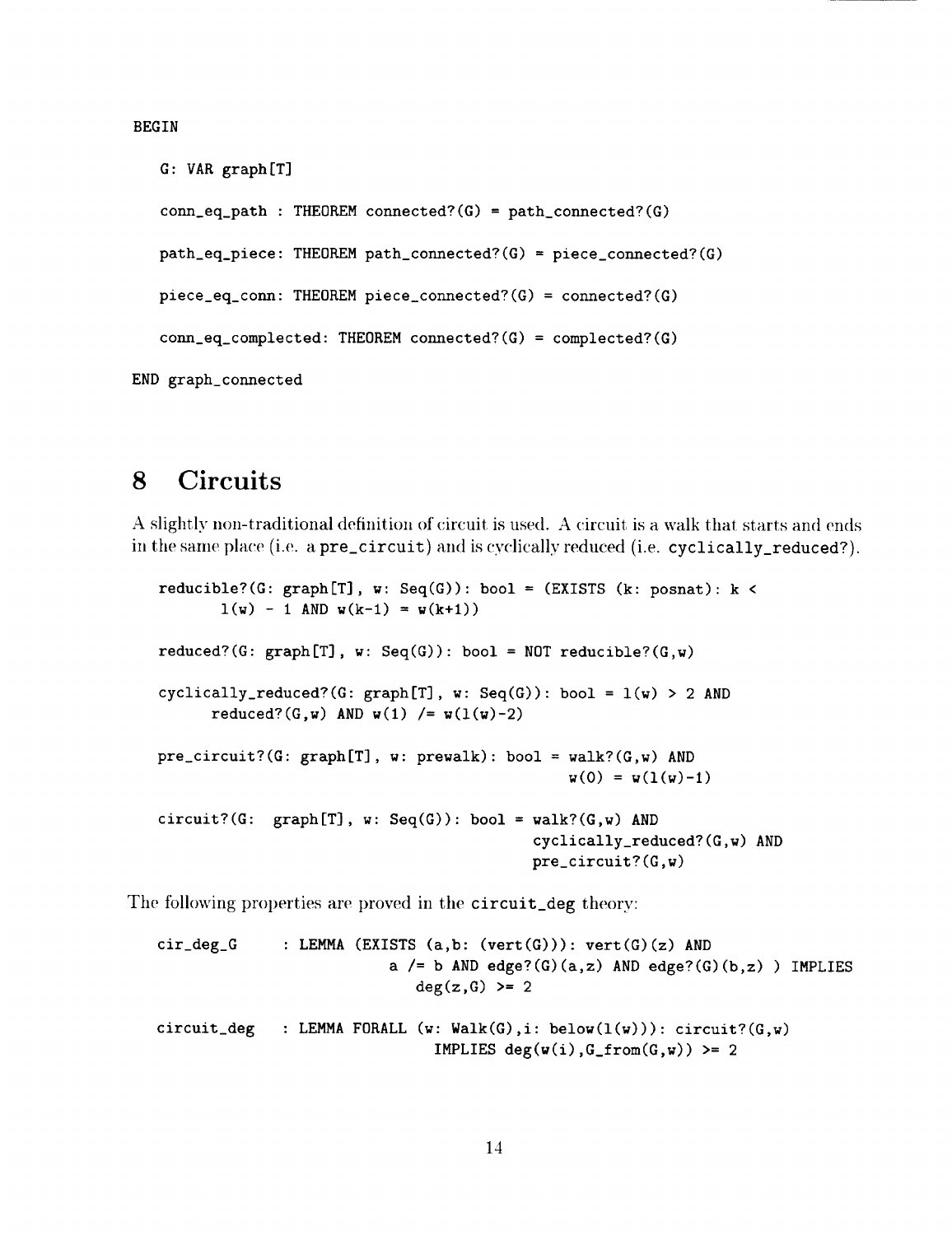### 9 Trees

Trees are defined recursively as follows:

```
G: VAR graph[T]
tree?(G): RECURSIVE bool = card[T](vert(G)) = 1 OR(EXISTS (v: (vert(G))): deg(v,G) = 1 AND
                               tree? (del\_vert[T](G, v)))MEASURE size(G)
```
and **the** Tree type is defined as follows:

Tree: TYPE =  $\{G: \text{graph}[T] \mid \text{tree?}(G)\}\$ 

The fundamental property that trees have no circuits is proved in tree\_circ theory.

tree\_no\_circuits: THEOREM (FDRALL (w: Walk(G)): tree?(G) => **N0T** circuit?(G,w))

# 10 Ramsey's Theorem

This work builds upon a verification of this theorem by Natarajan Shankar and the paper entitled "The Boyer-Moore Prover and Nuprl: An Experimental Comparison" by David Basin and Matt Kaufmann<sup>2</sup>.

```
i, j: VAR T
n, p, q, ii: VAR nat
g: VAR graph[T]
G: VAR Graph[T] % nonempty
V: VAR finite_set[T]
contains_clique(g, n): bool =
    (EXISTS (C: finite_set[T]):
      subset?((C,vert(g)) AND card(C) >= n AND
        (FORALL i,j: i/=j AND C(i) AND C(j) IMPLIES edge?(g)(i,j)))
contains_indep(g, n): bool =
    (EXISTS (D: finite_set[T]):
```
 $^{2}$ CLI Technical Report 58, July 17, 1990.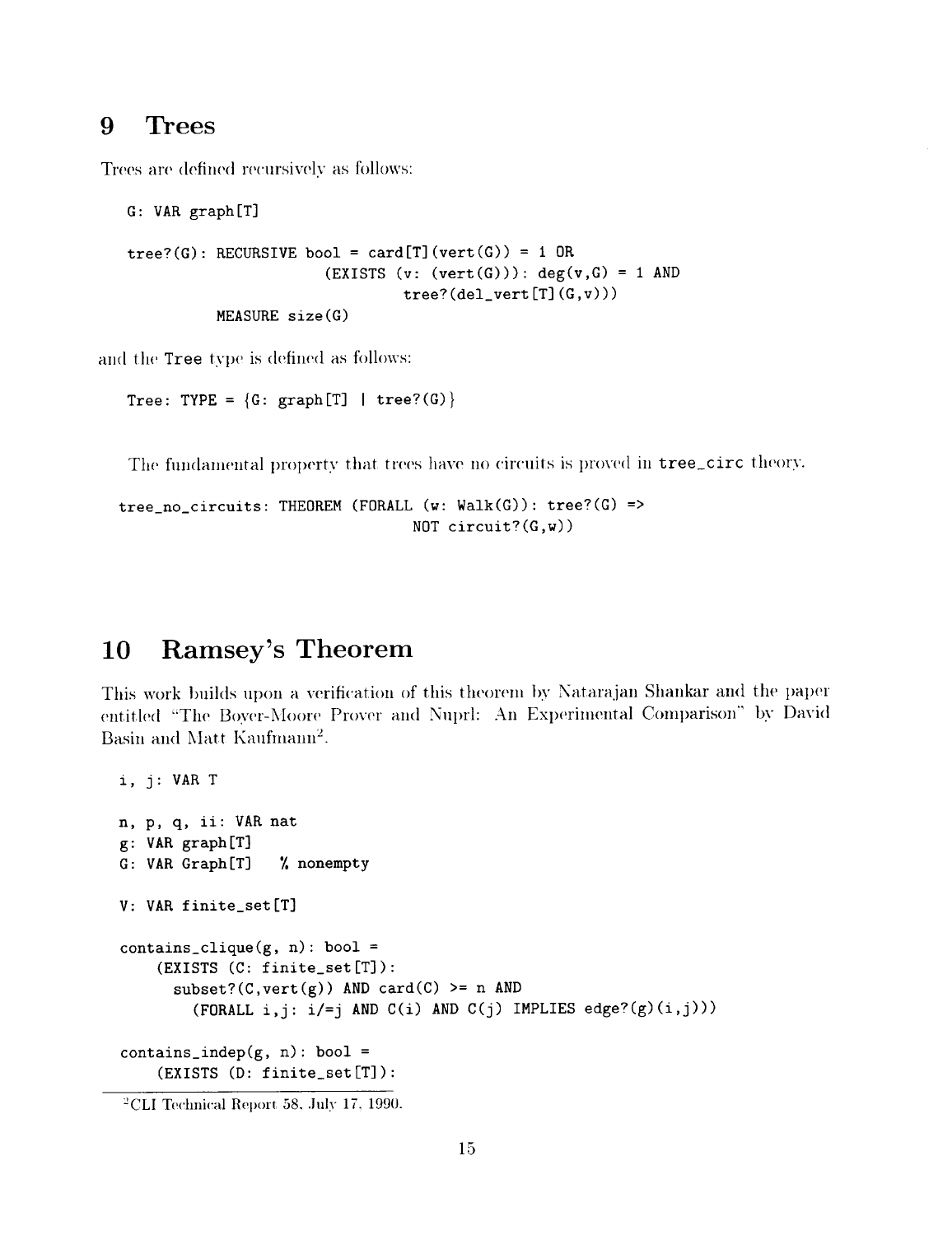```
subset?(D, vert(g)) AND card(D) >= n AND
       (FORALL i, j: i/=j AND D(i) AND D(j) IMPLIES NOT edge?(g)(i, j)))
subgraph_clique: LEMMA (FORALL (V: set[T]):
                            contains_clique(subgraph(g, V),
p)
                           IMPLIES contains_clique(g, p))
subgraph_indep : LEMMA (FORALL (V: set[T]):
                           contains_indep(subgraph(g, V),
p)
                           IMPLIES contains_indep(g, p))
ramseys_theorem: THEOREM (EXISTS (n: posnat):
                             (FORMLL (G: Graph[T]): size(G) >= nIMPLIES (contains_clique(G, Ii) OR
                                          contains_indep(G, 12))))
```
# 11 Menger's Theorem

To state menger's theorem one must first define minimum separating sets. This is fairly complicated in a formal system. We begin with the concept of a separating set:

```
G: VAR graph[T]
v,s,t: VAR T
e: VAR doubleton[T]
V: VAR finite_set[T]
del_verts(G,V): graph[T] =(# vert := difference[T](vert(G), V),
           edges := \{e \mid edges(G)(e) \text{ AND }(FORALL v: V(v) IMPLIES NOT e(v)) #)
separates(G,V,s,t): bool = NOT V(s) AND NOT V(t) ANDNOT (EXISTS (w: \text{prewalk}): walk_from?(del_verts(G,V),w, s, t))
```
In other words V separates s and t when its removal disconnects s and t. To define the minimum separating set, we use an abstract minimum function defined in the abstract\_min theory. The net result is that we end up with a function min\_sep\_set with all of the following desired properties

```
min\_sep\_set(G, s, t): finite_set[T] = min[seps(G, s, t),(LAMBDA (v: seps(G,s,t)): card(v)),(LAMBDA (v: seps(G,s,t)): true)]
```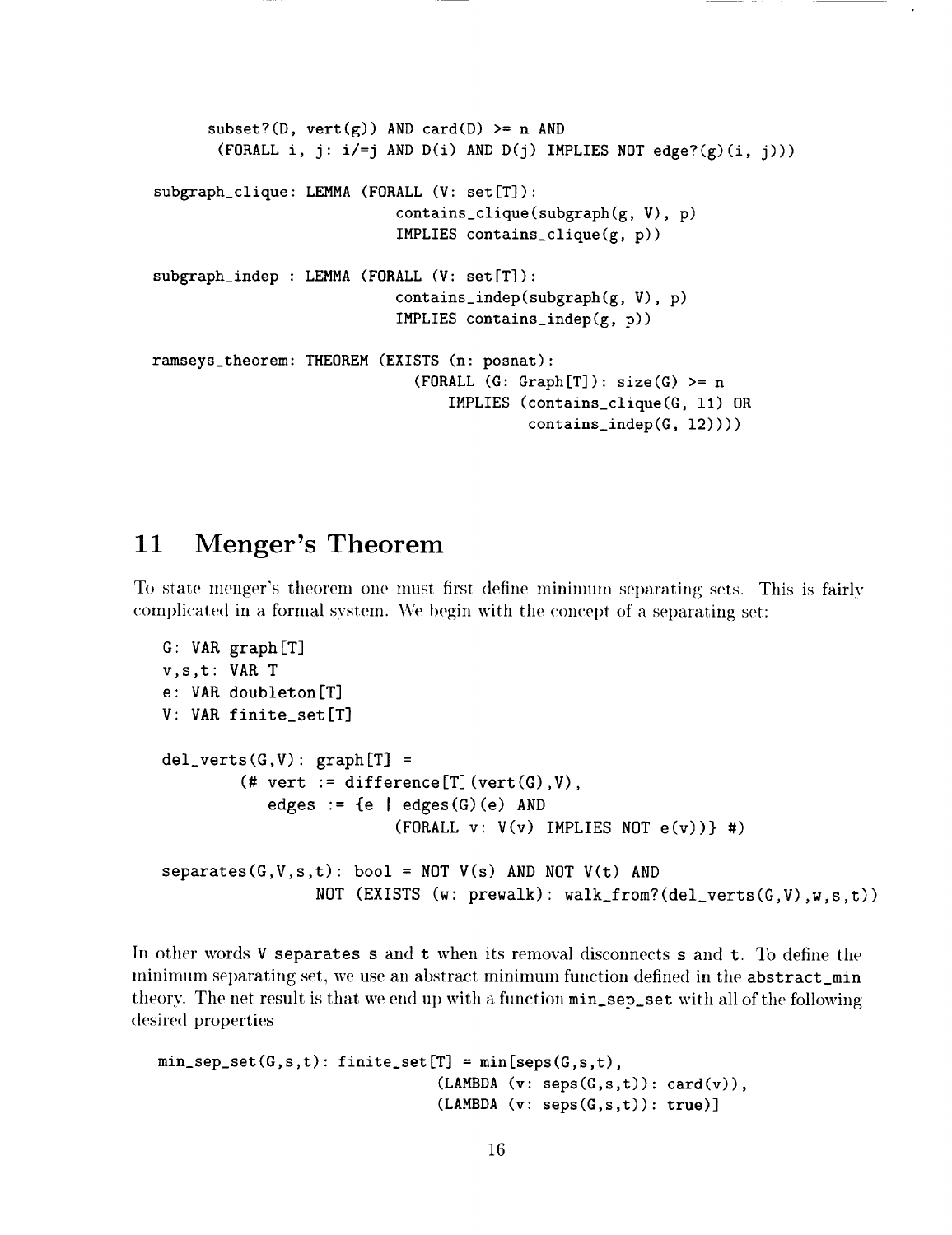$separable?(G,s,t): bool = (s /= t AND NOT edge?(G)(s,t))$ min\_sep\_set\_edge: LEMMA NOT separable?(G,s,t) IMPLIES  $min\_sep\_set(G, s, t) = vert(G)$  $min\_sep\_set\_card$ : LEMMA FORALL  $(s,t: (vert(G))$ : separates $(G,V,s,t)$ IMPLIES card(min\_sep\_set(G,s,t)) <= card(V) min sep\_set\_seps: LEMMA separable?(G,s,t) IMPLIES  $separates(G,min_sep_set(G,s,t),s,t)$ min\_sep\_set\_vert: LEMMA separable?(G,s,t) AND min\_sep\_set(G,s,t)(v) IMPLIES  $vert(G)(v)$ ends\_not\_in\_min\_sep\_set: LEMMA separable?(G,s,t) AND min\_sep\_set(G, s, t)(v) IMPLIES  $v$  /= s AND  $v$  /= t

We then define sep\_num as follows:

 $sep\_num(G, s, t)$ : nat = card(min\_sep\_set(G,s,t))

Next, we define a predicate independent? that defines when two paths are independent:

```
independent?(w1,w2: prevalk): bool =(FORALL (i, j: nat): i > 0 AND i < 1(w1) - 1 AND
                                       j > 0 AND j < 1(w2) - 1 IMPLIES
                                 seq(w1)(i) /= seq(w2)(j)
```
The concept of a set of independent paths is defined as follows:

 $set_of_paths(G, s, t)$ : TYPE = finite\_set[Path\_from(G,s,t)]  $ind$ <sub>-</sub>path\_set? $(G, s, t, (pset: set_of$ <sub>-paths</sub> $(G, s, t)))$ : bool =  $(FORMLL (p1, p2: Path\_from(G, s, t))):$  $pset(p1)$  AND  $pset(p2)$  AND  $p1$  /=  $p2$ IMPLIES independent?(p1,p2))

In other words, a set of paths is an ind\_path\_set? if all pairs of paths in the set are independent. We can now state Menger's theorem in both directions:

```
easy_menger: LEMMA FORALL (ips: set_of_paths(G,s,t)):
                       separable?(G,s,t) AND
                       ind_path_set?(G,s,t,ips) IMPLIES
                       card(ips) \leq sep_num(G, s, t)
```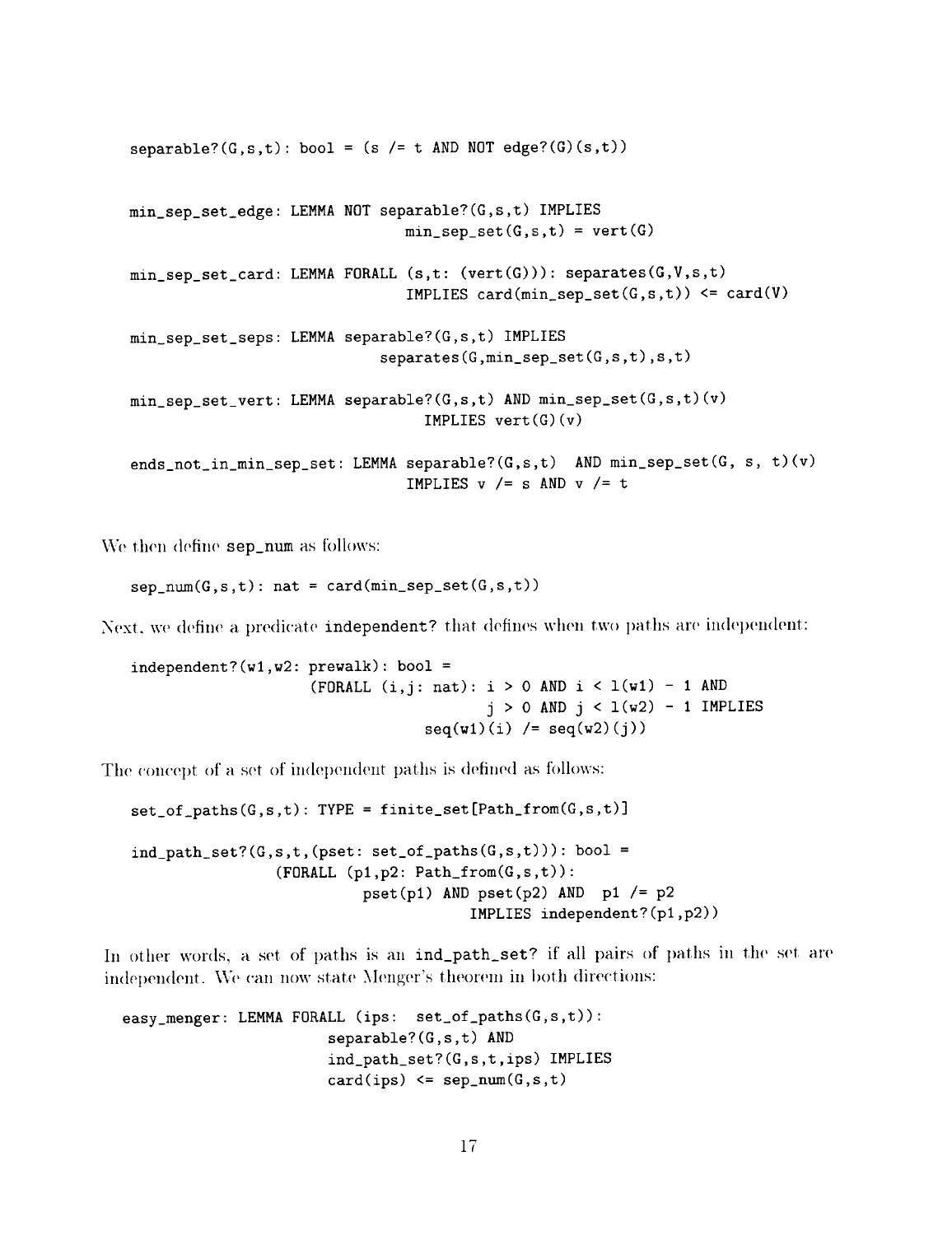```
hard_menger: AXIOM separable?(G,s,t) AND sep_num(G,s,t) = K ANDvert(G)(s) AND vert(G)(t)IMPLIES
                      (EXISTS (ips: set_of_paths(G,s,t)):
                               card(ips) = K AND ind-path_set?(G, s, t, ips)
```
The hard direction of menger has only been formally proved for the  $K = 2$  case.

```
hard_menger: LEMMA separable?(G,s,t) AND sep_num(G,s,t) = 2 AND
                    vert(G)(s) AND vert(G)(t)IMPLIES
                      (EXISTS (ips: set_of_paths(G,s,t)):
                               card(ips) = 2 AND ind\_path\_set? (G,s,t,ips))
```
# 12 PVS Theories

The following is a list of the PVS theories and description: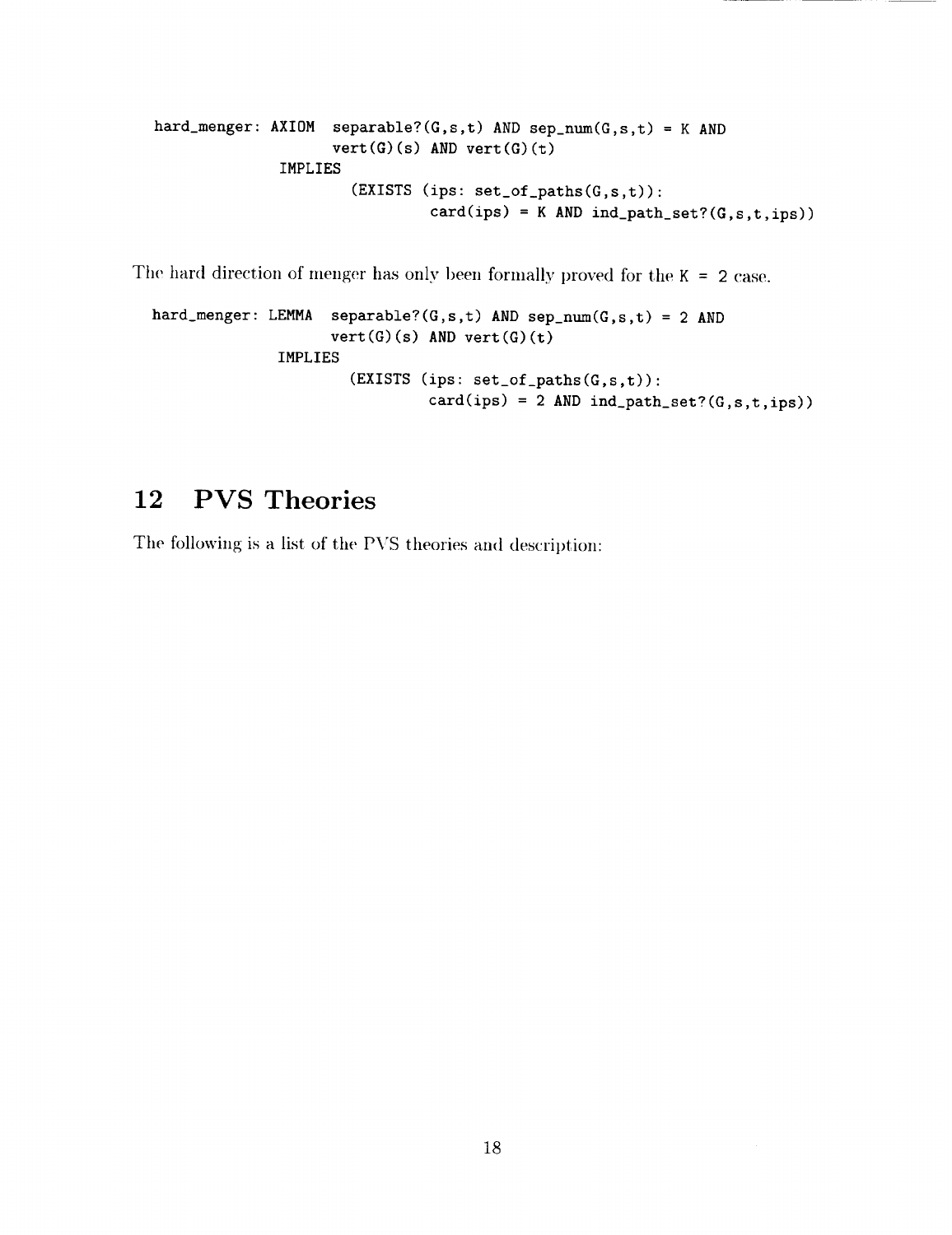abstract\_min abstract\_max circuit\_deg circuits cycle\_deg doubletons graphs graph\_complected graph\_conn\_defs graph\_conn\_piece graph\_connected graph\_path\_conn graph\_piece\_path graph\_deg graph\_deg\_sum graph\_inductions graph\_ops h\_menger ind\_paths max\_subgraphs max\_subtrees meng\_scaff meng\_scaff\_defs meng\_scaff\_prelude menger min\_walk\_reduced min\_walks path\_lems path\_ops paths ramsey\_new reduce\_walks sep\_set\_lems sep\_sets subgraphs subgraphs\_from\_walk subtrees tree\_circ tree\_paths trees walk\_inductions walks abstract definition of min **abstract** definition of max degree of circuits theory of circuits degree of cycle theory of doubletons used for definition of edge fundamental definitiion of a graph unusual definition of connected graph defs of piece, path, and structural connectedness structural connected *supset* piece connected all connected defs are equivalent path connected *supset* structural connected piece connected *supset* path connected definition of degree theorem relating vertex degree and number of edges vertex and edge inductions for graphs delete vertex and delete edge operations hard menger definition of independent paths maximal subgraphs with specified property maximal subtrees with specified property scaffolding for hard menger proof scaffolding for hard menger proof scaffolding for hard menger proof menger's theorem theorem that minimum walk is reduced minimum walk satisfying a property some useful lemmas about paths deleting vertex and edge operations fundamental definition and properties about paths Ramsey's theorem operation to reduce a walk properties of separating sets definition of separating sets generation of subgraphs from vertex sets generation of sul)graphs from walks subtrees of a graph theorem that tree has no circuits theorem that tree has only one path between vertices fundamental definition of trees induction on length of a walk fundamental definition and properties of walks

The PVS specifications are available at:

http://atb-www.larc.nasa.gov/ftp/larc/PVS-library/.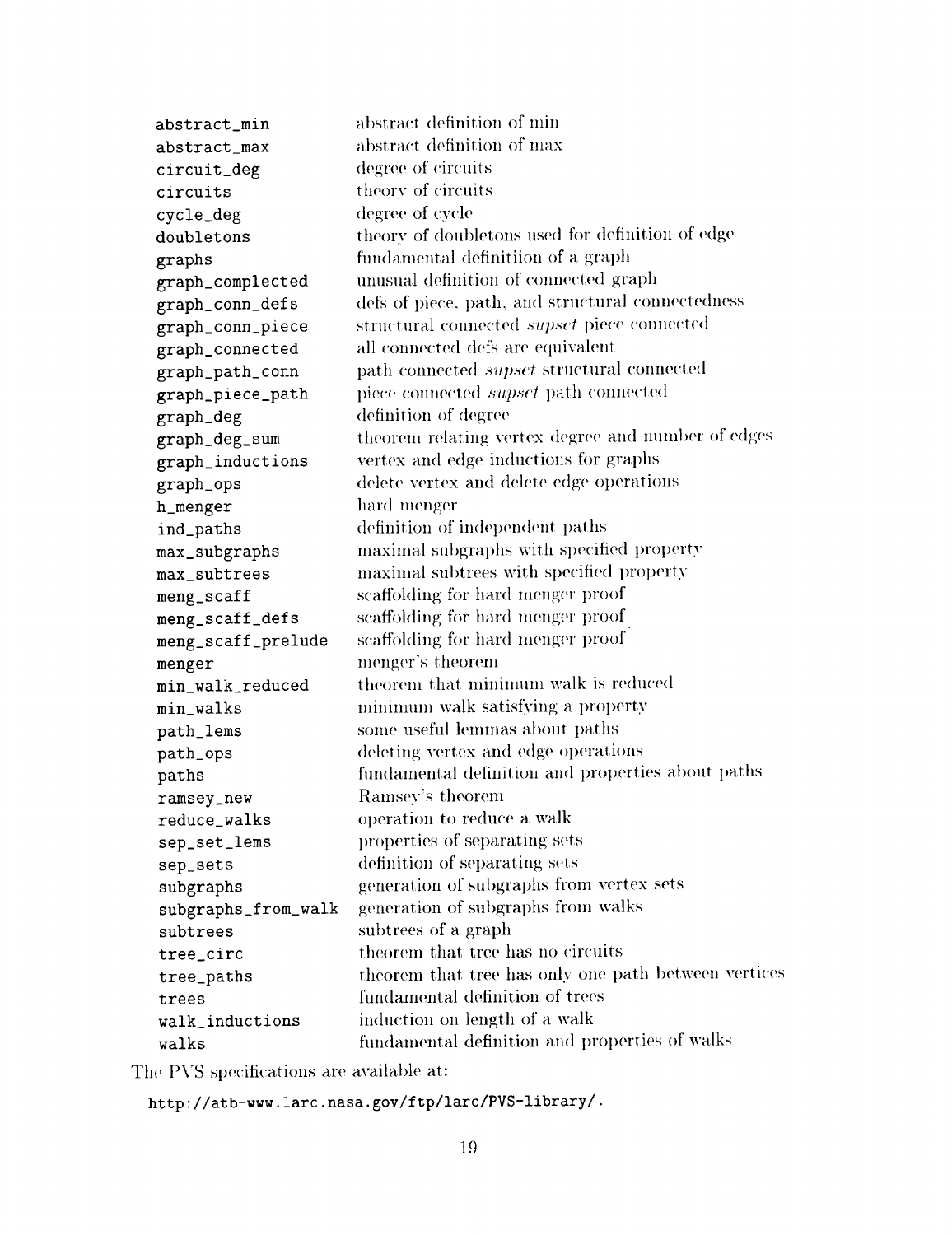# 13 Concluding Remarks

This paper gives a brief overview of the NASA Langley PVS Graph Theory Library. The library provides definitions and lemmas for graph operations such as deleting a vertex or edge, provides definitions for vertex degree, subgraphs, minimal subgraphs, walks and paths, notions of connectedness, *circuit* and trees. Both Ramsey's Theorem and Menger's Theorem are provided.

# A APPENDIX: Other Supporting Theories

### A.1 Graph Inductions

The graph theory library provides two basic means of performing induction on a graph: induction on the number of vertices and induction on the number of edges.

```
G,GG: VAR graph[T]
P: VAR pred [graph [T]]
graph_induction_vert : THEOREM (FORALL G:
                               (FORALL GG: size(GG) < size(G) IMPLIES P(GG))
                                              IMPLIES P(G))
                                 IMPLIES (FORALL G: P(G))
graph_induction_edge : THEOREM (FORALL G:
                             (FORALL GG: num_edges(GG) < hum_edges(G) IMPLIES P(GG))
                                              IMPLIES P(G))
                                  IMPLIES (FORALL G: P(G))
```
These theorems can be invoked using the PVS strategy INDUCT. For example

```
(INDUCT "G" I "graph_induction_vert")
```
invokes vertex induction on formula 1. They are available in theory graph\_inductions. These induction theorems were proved by rewriting with the following lemmas

```
size_prep : LEMMA (FORALL G : P(G)) IFF
                                (FORALL n, G : size(G) = n IMPLIES P(G))
num_edges_prep : LEMMA (FOKALL G : P(G)) IFF
                              (FORMLL n, G : num_eedges(G) = n IMPLIES P(G))
```
which converts the theorem into formulas that are universally quantified over the naturals. The resulting formulas were then easily proved using PVS's built-in theorem for strong induction: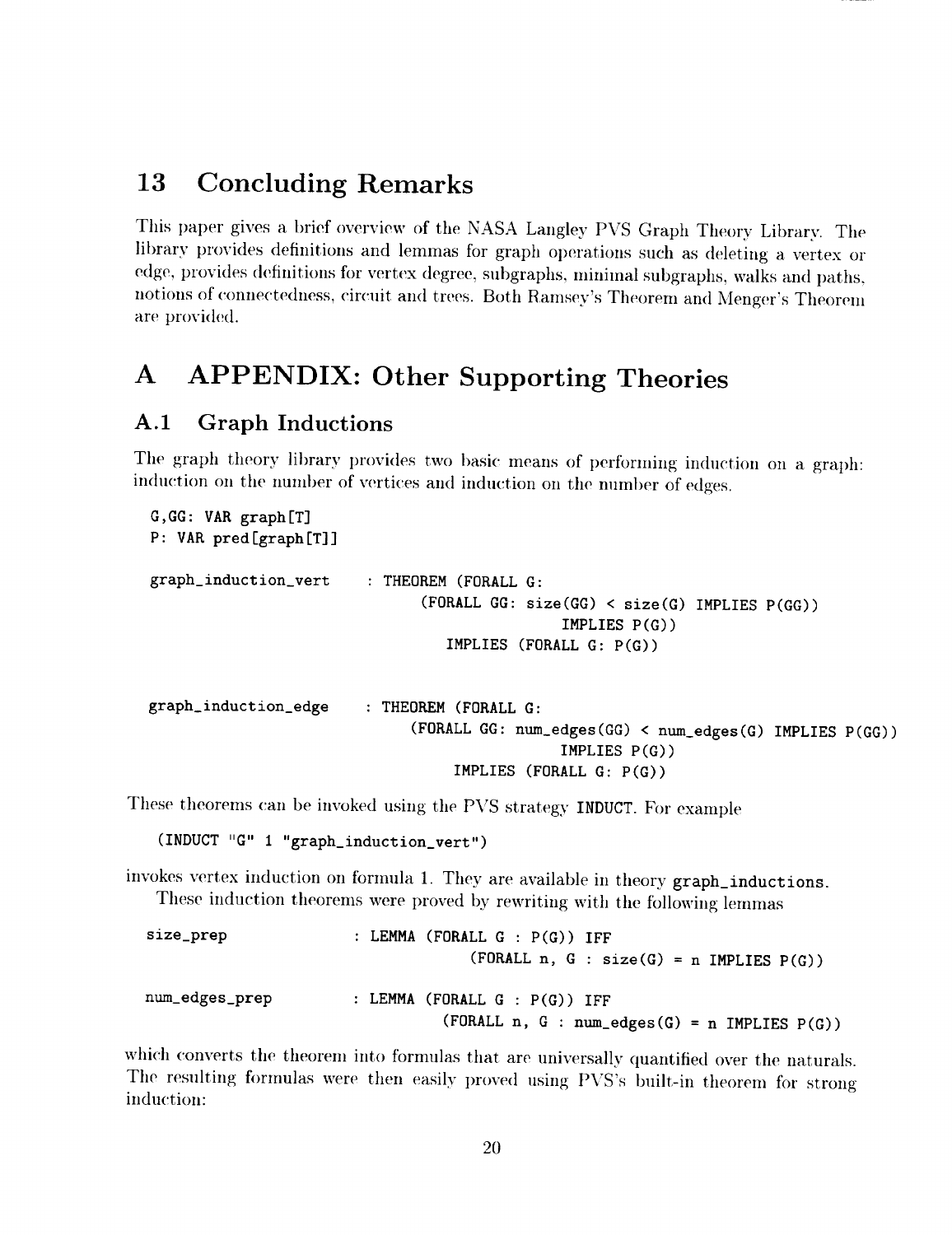```
NAT_induction: LEMMA
  (FORALL j: (FORALL k: k < j IMPLIES p(k)) IMPLIES p(j))
     IMPLIES (FORALL i: p(i))
```
#### **Subgraphs Generated From Walks**  $A.2$

The graph theory library provides a function G\_from that constructs a subgraph of a graph G that contains the vertices and edges of a walk w:

```
G_from(Ggraph[T], w: Walk(G)): Subgraph(G) = (# vert := verts_of(w),
                                                edges := edges_of(w) #)
```
The following properties of G\_from have been proved:

```
: LEMMA FORALL (w: \text{Walk}(G), i: \text{below}(1(w))):
vert_G_from
                                    vert(G\_from(G, w))(w(i))edge?_G_from : LEMMA FORALL (w: Walk(G), i: below(1(w)-1)):
                                    edge?(G_from(G, w))(w(i), w(i+1))vert_G_from_not : LEMMA FORALL (w: Walk(G)):
```

```
subset?(vert(G_from(G, w)), vert(GG)) AND
NOT verts_of(v)(v)
IMPLIES
     subset?(vert(G\_from(G, w)), remove[T](v, vert(G))),
```

```
del_vert_subgraph: LEMMA FORALL (w: Walk(G), v: (vert(GG))):
                           subgraph?(G_from(G, w), GG) AND
                           NOT verts_of(w)(v) IMPLIES
                                  subgraph? (G_from(G, w), del_vert (GG, v))
```
This lemmas are available in the theory subgraphs\_from\_walk.

#### **Maximum Subgraphs**  $A.3$

Given a graph G we say that a subgraph S is maximal with respect to a particular property P if it is the largest subgraph that satisfies the property. Formally we write:

```
maximal?(G: graph[T], S: Subgraph(G), P: Gpred(G)): bool = P(S) AND
                    (FORALL (SS: Subgraph(G)): P(SS) IMPLIES
                                                      size(SS) \leq size(S))
```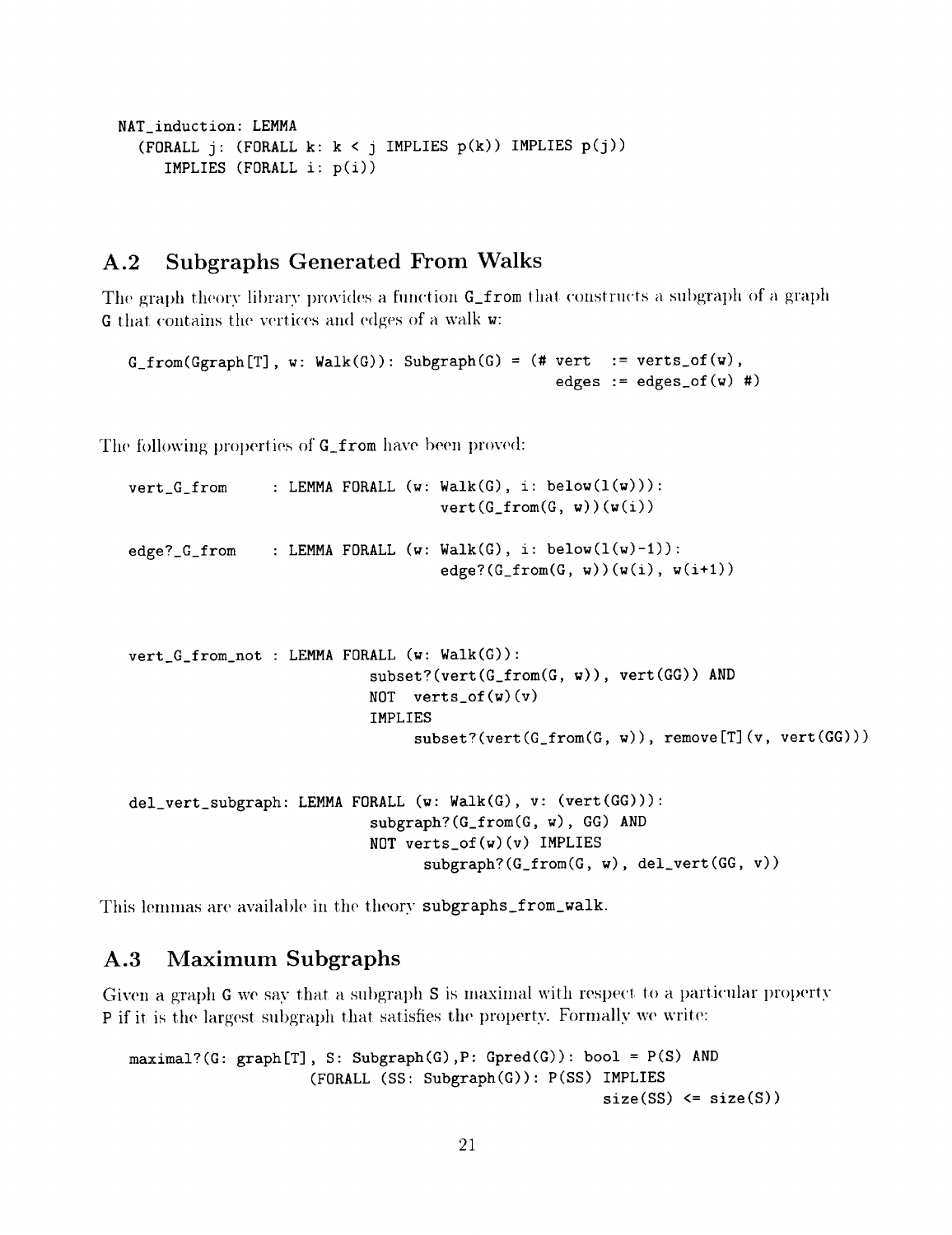We can define a function that returns the maximum subgraph under the assumption that there exists at least one subgraph that satisfies the predicate. Therefore this function is only defined on a subtype of P, nanmly **Gpred:**

```
G: VAR graph[T]
Gpred(G): TYPE = P: pred[graph[T]] | (EXISTS (S: graph[T]):
                                           subgraph?(S,G) AND P(S))
```
We now define max\_subgraph as follows:

```
max_subgraph(G: graph[T], P: Gpred(G)): S: Subgraph(G) I maximal?(G,S,P)
```
The following useful properties of max\_subgraph have been proved:

```
max_subgraph_def : LEMMA FORALL (P: Gpred(G)):
                                  maximal?(G,max_subgraph(G,P),P)
max_subgraph_in : LEMMA FORALL (P: Gpred(G)): P(max_subgraph(G,P))
max_subgraph is_max : LEMMA FORALL (P: Gpred(G)):
                       (FORALL (SS: Subgraph(G)): P(SS) IMPLIES
                                       size(SS) \leq size(max\_subgraph(G, P)))
```
These definitions and lemmas are located in the theory **max\_subgraphs.**

A similar theory for subtrees is available in the theory max\_subtrees.

#### A.4 Minimum Walks

Given that a walk w from vertex x to vertex y exists, we sometimes need to find the shortest walk from x to y. The theory min\_walks provides a function min\_walk\_from that returns a walk that is minimal. It is defined formally as follows:

```
v1, v2, x, y: VAR T
G: VAR graph[T]
gr\_walk(v1, v2): TYPE = G: graph[T] | vert(G)(v1) AND vert(G)(v2) AND
                                        (EXISTS (w: Seq(G)):
                                          walk_from?(G, w, v1, v2)min\_walk\_from(x,y,(Gw:gr\_walk(x,y))): Walk(Gw) =
                      min[Seq(Gw), (LAMBDA (w: Seq(Gw)): 1(w)),(LAMBDA (w: Seq(Gw)): walk\_from?((Gw,w,x,v))]
```
The following properties of  $min\_walk\_from$  have been established: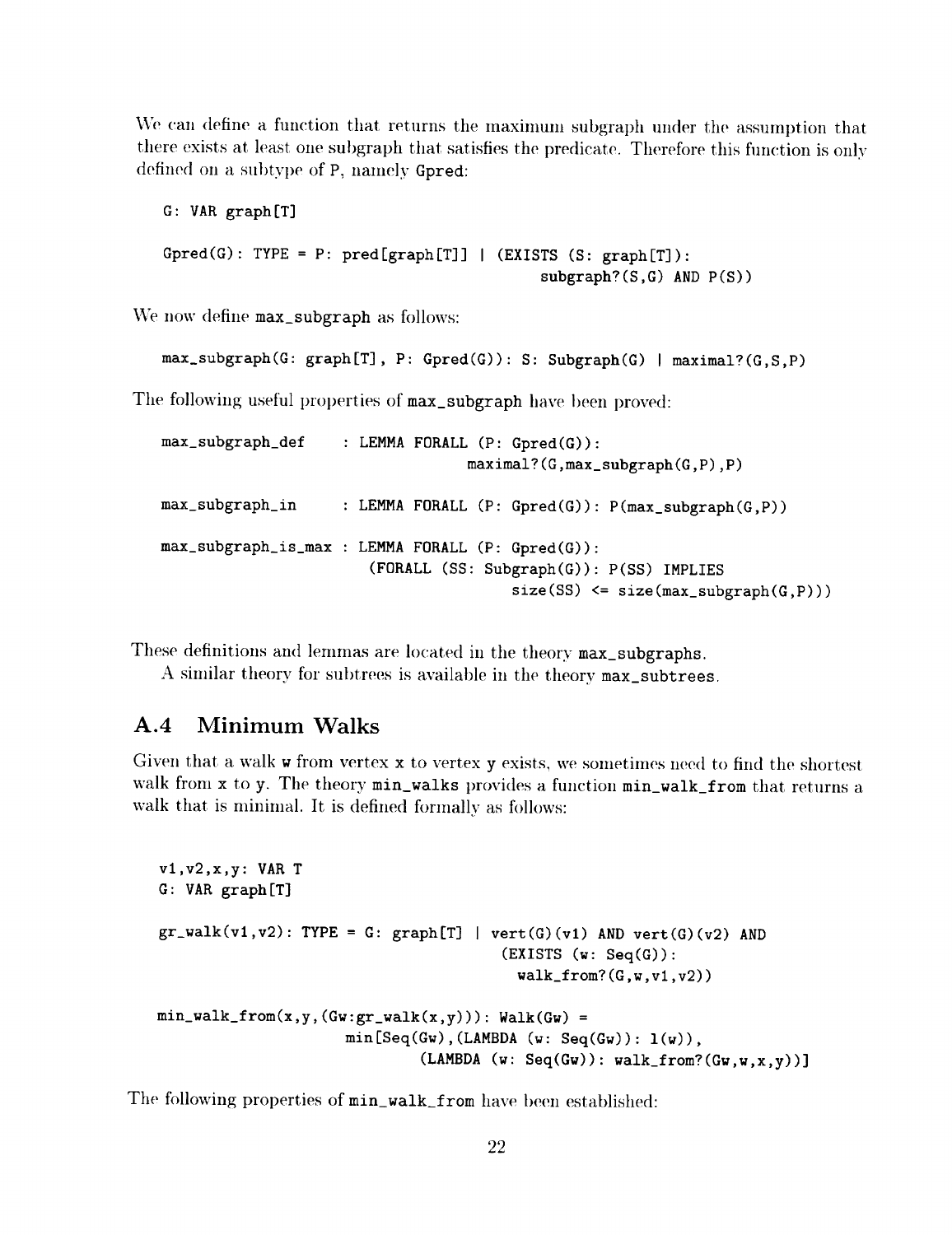```
is_min(G,(w: Seq(G)),x, y): bool = walk?(G,w) AND
                     (FORMLL (ww: Seq(G)): walk\_from?(G, ww,x,y) IMPLIES
                                                       l(w) \le l(ww)min_walk_def: LEMMA FORALL (Gw: gr_walk(x,y)):
                        walk_from?(Gw,min_walk_from(x,y,Gw),x,y) AND
                        is\_min(Gw, min\_walk\_from(x,y,Gw),x,y)min_wals_in : LEMMA FORALL (Gw: gr_walk(x,y)):
                        walk_from?(Gw,min_walk_from(x,y,Gw),x,y)
min_walk_is_min: LEMMA FORALL (Gw: gr_walk(x,y), ww: Seq(Gw)):
                            walk_from?(Gw,ww,x,y) IMPLIES
                                       l(min\_walk\_from(x,y,Gw)) \leq l(ww)reduced?(G: graph[T], w: Seq(G)): bool =
        (FORALL (k: nat): k > 0 AND k < 1(w) - 1 IMPLIES w(k-1) /= w(k+1))
 x,y: VAR T
min\_walk\_is\_reduced: LEMMA FORALL (Gw: gr\_walk(x,y)):
                                    reduced?(Gw,min_walk_from(x,y,Gw))
```
These lemmas are available in the theories min\_walks and min\_walk\_reduced.

#### A.5 Abstract Min and Max Theories

The need for a function that returns the smallest or largest object that satisfies a particular predicate arises in many contexts. For example, one may need a minimal walk from  $s$  to  $t$ or the maximal subgraph that contains a tree. Thus, it is useful to develop abstract min and max theories that can be instantiated in multiple ways to provide different min and max functions. Such a theory must be parameterized by

| $T:$ TYPE  | the type of the object for which a min function is needed                     |
|------------|-------------------------------------------------------------------------------|
|            | size: $[T \rightarrow nat]$ the "size" function by which objects are compared |
| P: pred[T] | the property that the min function must satisfy                               |

Formally we have

```
abstract_min[T: TYPE, size: [T -> nat], P: pred[T]]: THEORY
```
and

```
abstract_max[T: TYPE, size: [T -> nat] , P: pred[T]] : THEORY
```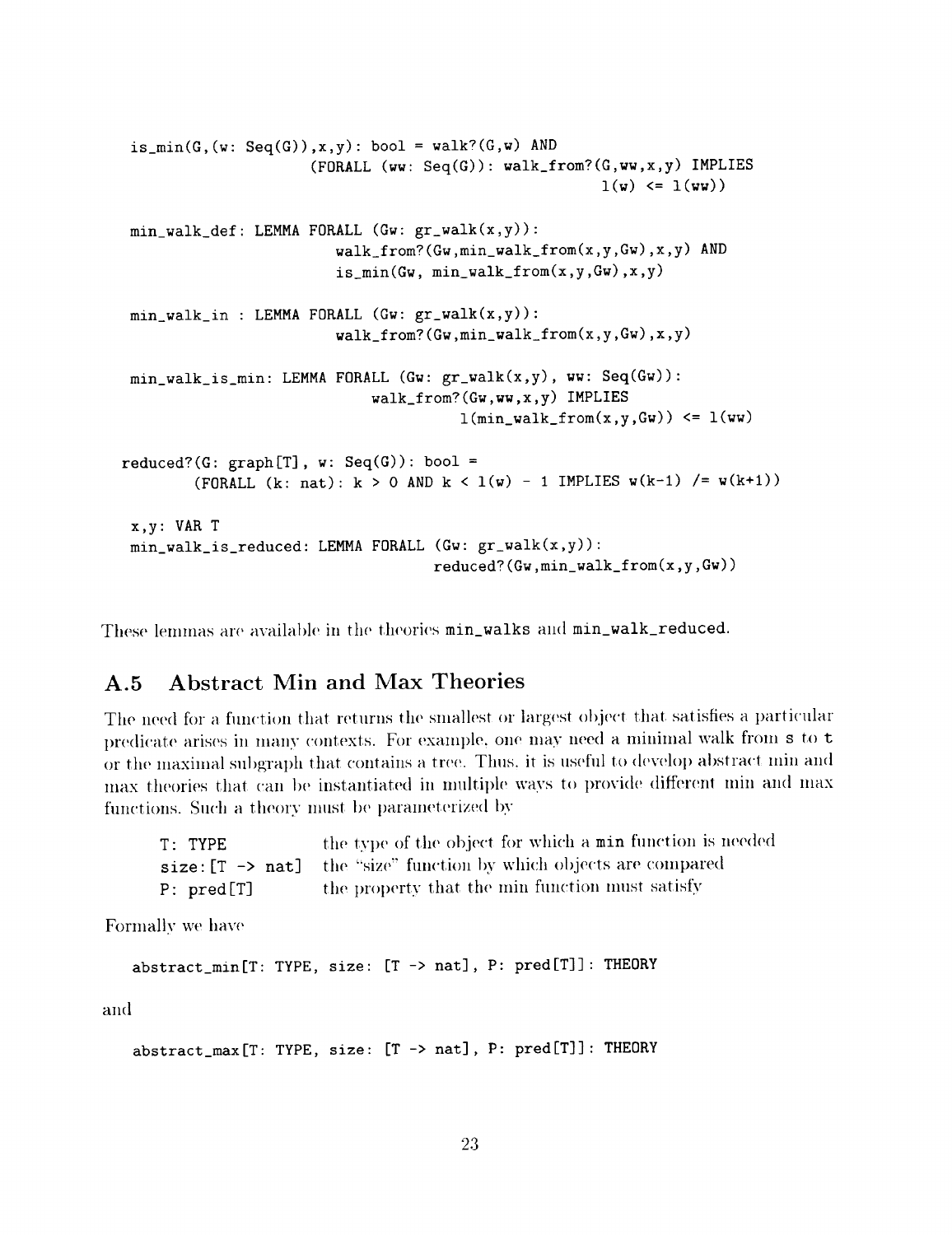To simplify the following discussion, only the abstract\_min theory will be elaborated in detail. The abstract\_max theory is conceptually identical.

In order for a minimum function to be defined, it is necessary that at least one object exists that satisfies the property. Thus, the theory contains the following assuming clause

**ASSUMING** 

 $T_{n}$ : ASSUMPTION EXISTS (t: T):  $P(t)$ 

ENDASSUMING

User's of this theory are required to prove that this assumption holds for their type T (via PVS's TCC generation mechanism).

A function  $minimal?(S: T)$  is then defined as follows:

 $minimal?(S): bool = P(S) AND$  $(FORALL (SS: T): P(SS) IMPLIES size(S) \leq size(SS))$ 

Using PVS's dependent type mechanism, min is specified by constraining it's return type to be the subset of T that satisfies minimal?:

min:  $\{S: T \mid \text{minimal?}(S)\}\$ 

If there are multiple instances of objects that are minimal, the theory does not specify which object is selected by min. It just states that min will return one of the minimal ones. This definition causes PVS to generate the following proof obligation (i.e. TCC):

 $min_TCC1$ : OBLIGATION (EXISTS (x: S: T |  $minimal?(S)$ ): TRUE);

This was proved using a function  $min_f$ , defined as follows:

is\_one(n): bool = (EXISTS (S: T):  $P(S)$  AND size(S) = n)  $min_f$ :  $nat = min[nat](n: nat | is-one(n))$ 

to construct the required min function. The T<sub>re</sub> assumption is sufficient to guarantee that min\_f is well-defined.

The following properties have been proved about min:

```
min_def: LEMMA minimal?(min)
min_in: LEMMA P(min)min_is\_min: LEMMA P(SS) IMPLIES size(min) <= size(SS)
```
These properties are sufficient for most applications.